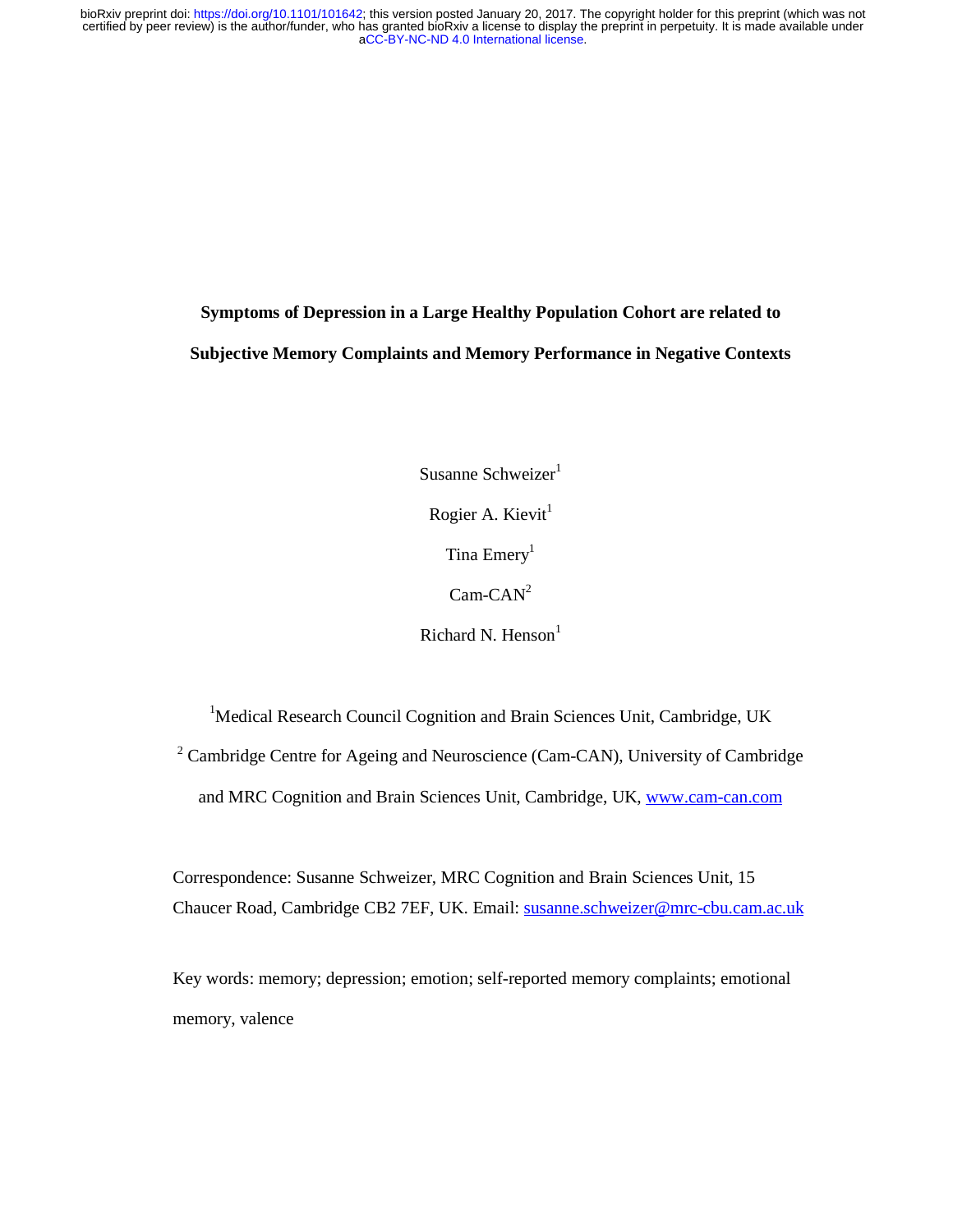Symptoms of depression and memory 2

The Cambridge Centre for Ageing and Neuroscience (Cam-CAN) research was supported by the Biotechnology and Biological Sciences Research Council (grant number BB/H008217/1). SS is supported by UK Medical Research Council Programme MC-A060-5PQ60; RNH and TE are supported by MC-A060-5PR10; RAK is supported by MC-A060-5PR60 and a Sir Henry Wellcome Trust Fellowship (grant number 107392/Z/15/Z).

We are grateful to the Cam-CAN respondents and their primary care teams in Cambridge for their participation in this study. We also thank colleagues at the MRC Cognition and Brain Sciences Unit MEG and MRI facilities for their assistance.

The Cam-CAN corporate author consists of the project principal personnel: Lorraine K Tyler, Carol Brayne, Edward T Bullmore, Andrew C Calder, Rhodri Cusack, Tim Dalgleish, John Duncan, , Fiona E Matthews, William D Marslen-Wilson, James B Rowe, Meredith A Shafto; Research Associates: Karen Campbell, Teresa Cheung, Simon Davis, Linda Geerligs, Anna McCarrey, Abdur Mustafa, Darren Price, David Samu, Jason R Taylor, Matthias Treder, Kamen Tsvetanov, Janna van Belle, Nitin Williams; Research Assistants: Lauren Bates, Tina Emery, Sharon Erzinçlioglu, Andrew Gadie, Sofia Gerbase, Stanimira Georgieva, Claire Hanley, Beth Parkin, David Troy; Affiliated Personnel: Tibor Auer, Marta Correia, Lu Gao, Emma Green, Rafael Henriques; Research Interviewers: Jodie Allen, Gillian Amery, Liana Amunts, Anne Barcroft, Amanda Castle, Cheryl Dias, Jonathan Dowrick, Melissa Fair, Hayley Fisher, Anna Goulding, Adarsh Grewal, Geoff Hale, Andrew Hilton, Frances Johnson, Patricia Johnston, Thea Kavanagh-Williamson, Magdalena Kwasniewska, Alison McMinn, Kim Norman, Jessica Penrose, Fiona Roby, Diane Rowland, John Sargeant, Maggie Squire, Beth Stevens, Aldabra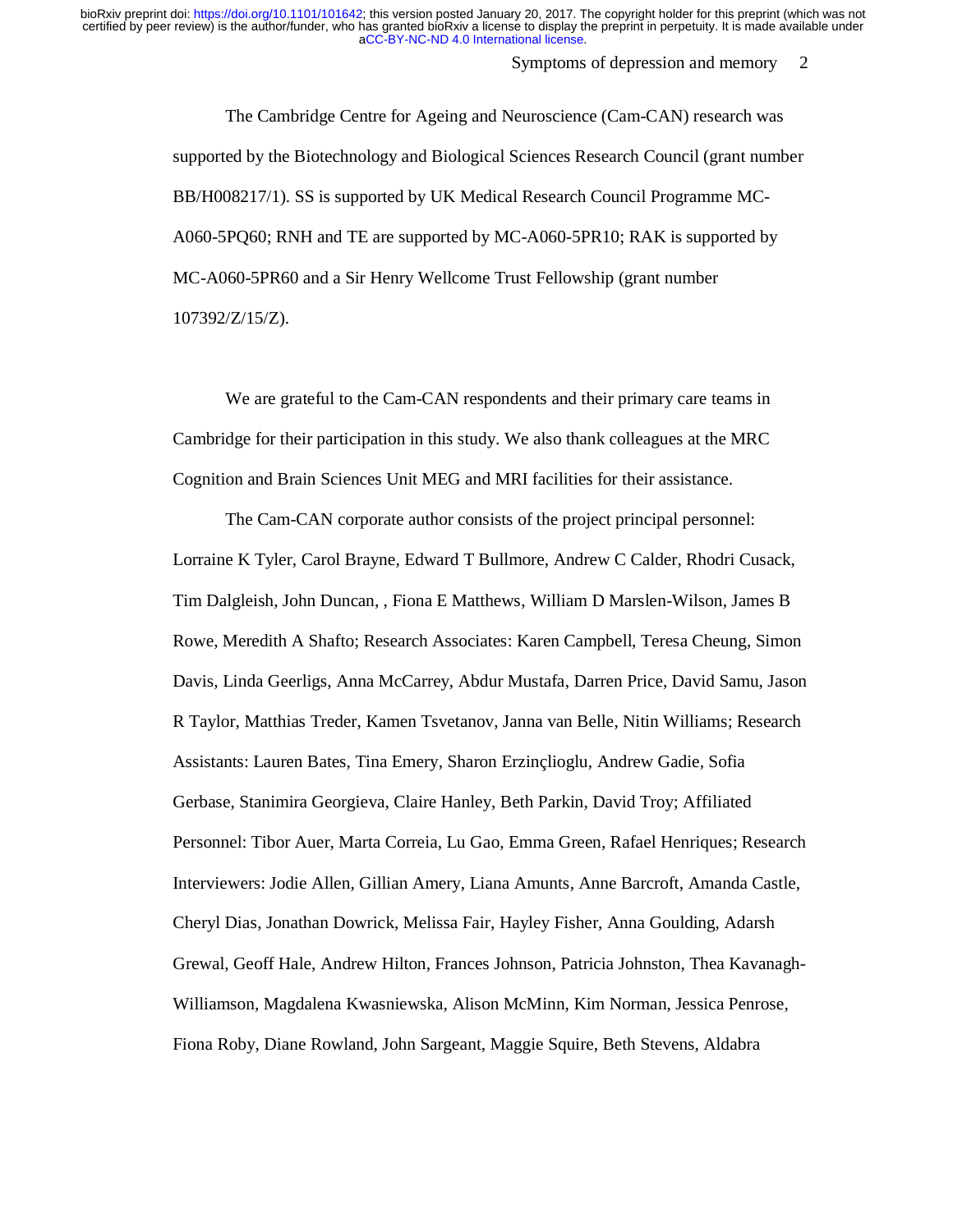Symptoms of depression and memory 3

Stoddart, Cheryl Stone, Tracy Thompson, Ozlem Yazlik; and administrative staff: Dan

Barnes, Marie Dixon, Jaya Hillman, Joanne Mitchell, Laura Villis.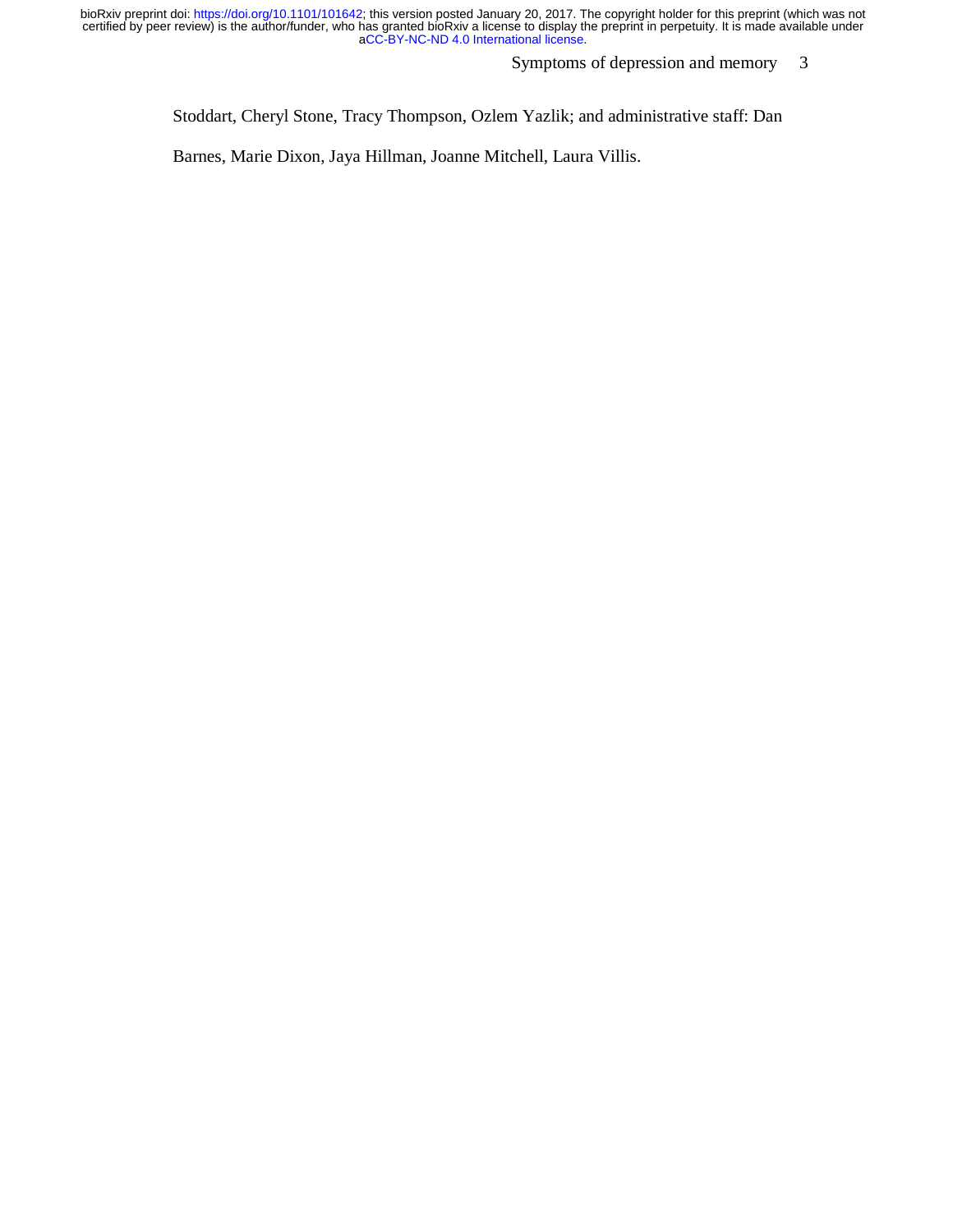Symptoms of depression and memory 4

#### **Abstract**

Decades of research have investigated the impact of clinical depression on memory, which has revealed biases and in some cases impairments. However, little is understood about the effects of sub-clinical symptoms of depression on memory performance in the general population. Here we report the effects of symptoms of depression on memory problems in a large population-derived cohort ( $N = 2544$ ), 87% of whom reported at least one symptom of depression. Specifically, we investigate the impact of depressive symptoms on subjective memory complaints, objective memory performance on a standard neuropsychological task and, in a subsample ( $n = 288$ ), objective memory in affective contexts. There was a dissociation between subjective and objective memory performance, with depressive symptoms showing a robust relationship with self-reports of memory complaints, even after adjusting for age, gender, general cognitive ability and symptoms of anxiety, but not with performance on the standardised measure of verbal memory. Contrary to our expectations, hippocampal volume (assessed in a subsample,  $n = 592$ ) did not account for significant variance in subjective memory, objective memory or depressive symptoms. Nonetheless, depressive symptoms were related to poorer memory for pictures presented in negative contexts, even after adjusting for memory for pictures in neutral contexts. Thus the symptoms of depression, associated with subjective memory complaints, appear better assessed by memory performance in affective contexts, rather than standardised memory measures. We discuss the implications of these findings for understanding the impact of depressive symptoms on memory functioning in the general population.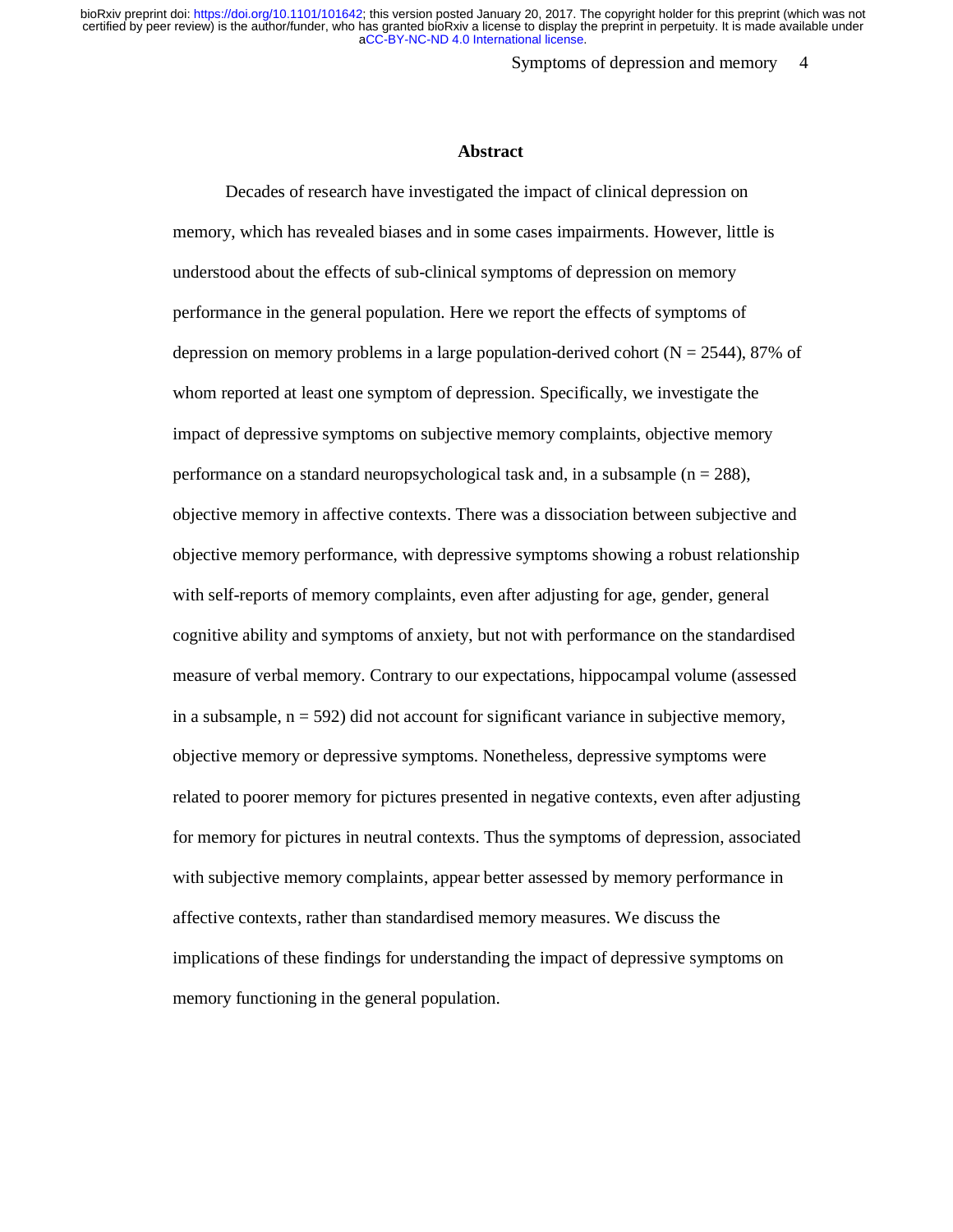Symptoms of depression and memory 5

# **Symptoms of Depression in a Large Healthy Population Cohort are related to Subjective Memory Complaints and Memory Performance in Negative Contexts**

Mood fluctuates throughout the day as well as the lifespan, though overall most individuals feel "fine" most of the time (Taquet et al., 2016). At one time or another, however, virtually everyone will experience low mood that is significant enough to endorse one or more symptoms of depression. In 24% of the cases, this will be severe enough to meet diagnostic criteria for major depressive disorder (Horwath et al., 1992; Kessler et al., 2005). Much needed research has been dedicated to the affective, cognitive, and neurobiological correlates of these major depressive episodes (Davidson et al., 2002; Gotlib and Joormann, 2010; Menon, 2011). Less however is known about the cognitive effects of depressive symptoms within the sub-clinical range commonly experienced by the general population. Here we explore the impact of depressive symptoms on memory, as experienced by a population cohort of over 2500 adults that was specifically selected for being currently free of neuropsychiatric disorders (the Cambridge Centre for Ageing and Neuroscience (Cam-CAN) cohort; www.cam-can.org). Importantly, these individuals were tested on a range of memory measures including subjective memory complaints, performance on a standardized measure of memory, and performance (in a subset of the cohort) on a task specifically designed to assess memory in affective contexts.

The findings from the clinical literature suggest the ability to recall relevant information over time is reduced in individuals who experience clinical levels of depression (Burt et al., 1995; Rock et al., 2014), although there is some suggestion that this may be due to more general reductions in executive functioning (Elderkin-Thompson et al., 2007; e.g., Fossati et al., 2002). One possible neurobiological mechanism for these memory problems is prolonged exposure to elevated levels of corticosteroids, owing to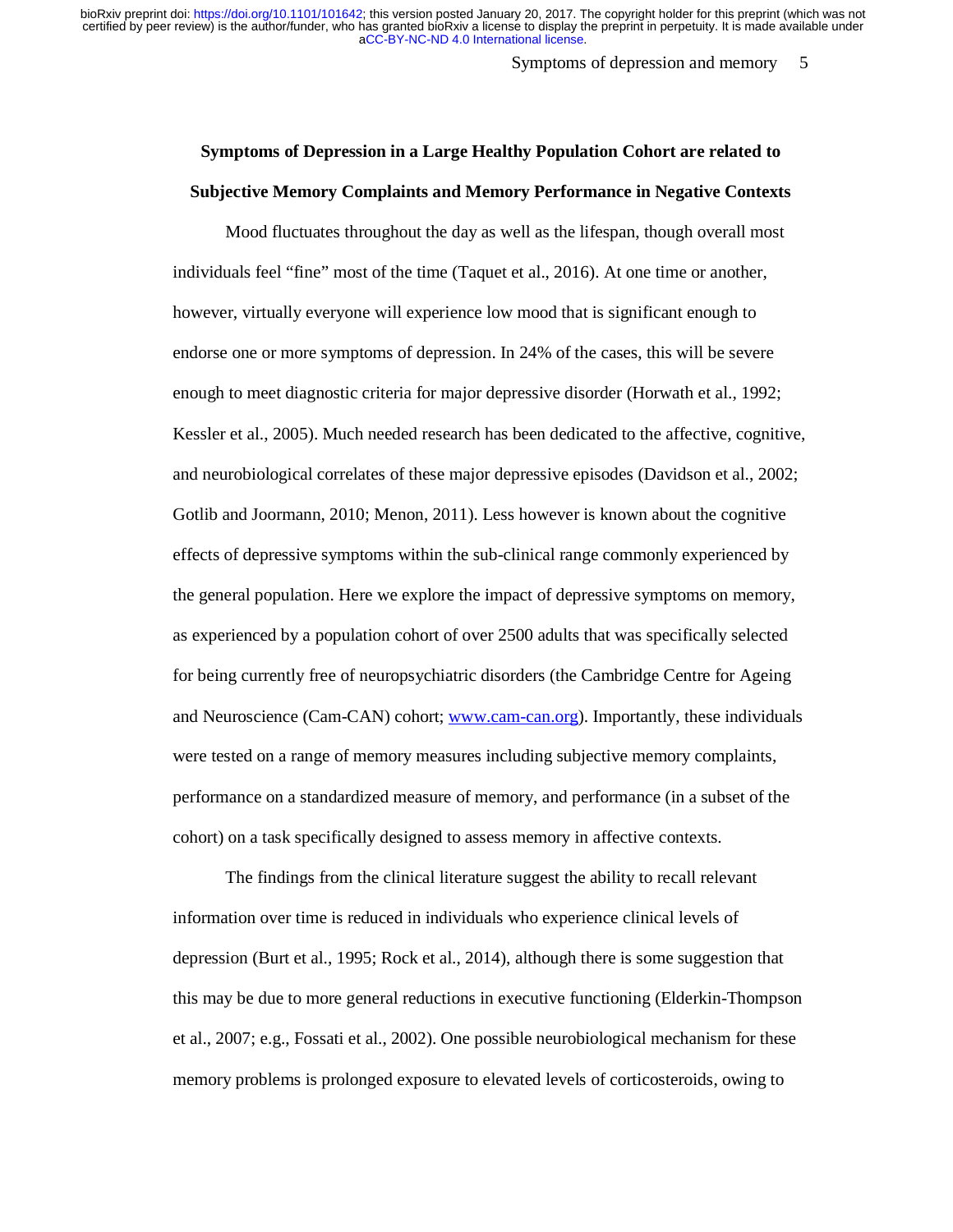#### Symptoms of depression and memory 6

the heightened psychological stress experienced in a major depressive episode (Gotlib et al., 2008; Lamers et al., 2013; MacQueen and Frodl, 2011; Pariante and Lightman, 2008; Reppermund et al., 2007). The animal literature shows robust, well-replicated associations between stress exposure, levels of corticosteroids and memory performance, specifically through the neurodegenerative effect of corticosteroids on the hippocampus (Kim and Diamond, 2002; McEwen, 1999). The hippocampus is critical to the consolidation of information into long-term memory (Bird and Burgess, 2008; Neves et al., 2008). Studies in human depression yield more equivocal results, though evidence generally supports the theory of volumetric shrinkage of the hippocampal complex in individuals suffering from depression (Campbell et al., 2004; Fried and Kievit, 2016; Hastings et al., 2004; MacQueen and Frodl, 2011; Videbech and Ravnkilde, 2004). However, the field faces methodological challenges, some of which are inherent to the population under investigation. For example, comparing brain abnormalities across studies entails comparing across subtypes of depression, different levels of chronicity, environmental factors and variations in exposure to psychotropic medication (Fried et al., 2014). Moreover, little is known about how the effects of clinical depression on memory relate to the effects of (subclinical) symptoms of depression experienced in the general population. Building on the clinical literature, the present study aims to address this gap. We predicted that symptoms of depression experienced in the general population would be related to memory impairments (as assessed by a standardized measure of memory), and that this relationship would be associated with smaller hippocampal volumes.

The association between depressive symptoms and subjective memory complaints has been the focus of considerable previous research, especially in individuals in the later stages of their life (Bolla et al., 1991; Comijs et al., 2002; Flicker et al., 1993; Grut et al., 1993; Jonker et al., 2000; Jorm et al., 2001; O'Connor et al., 1990; Schmand et al., 1997).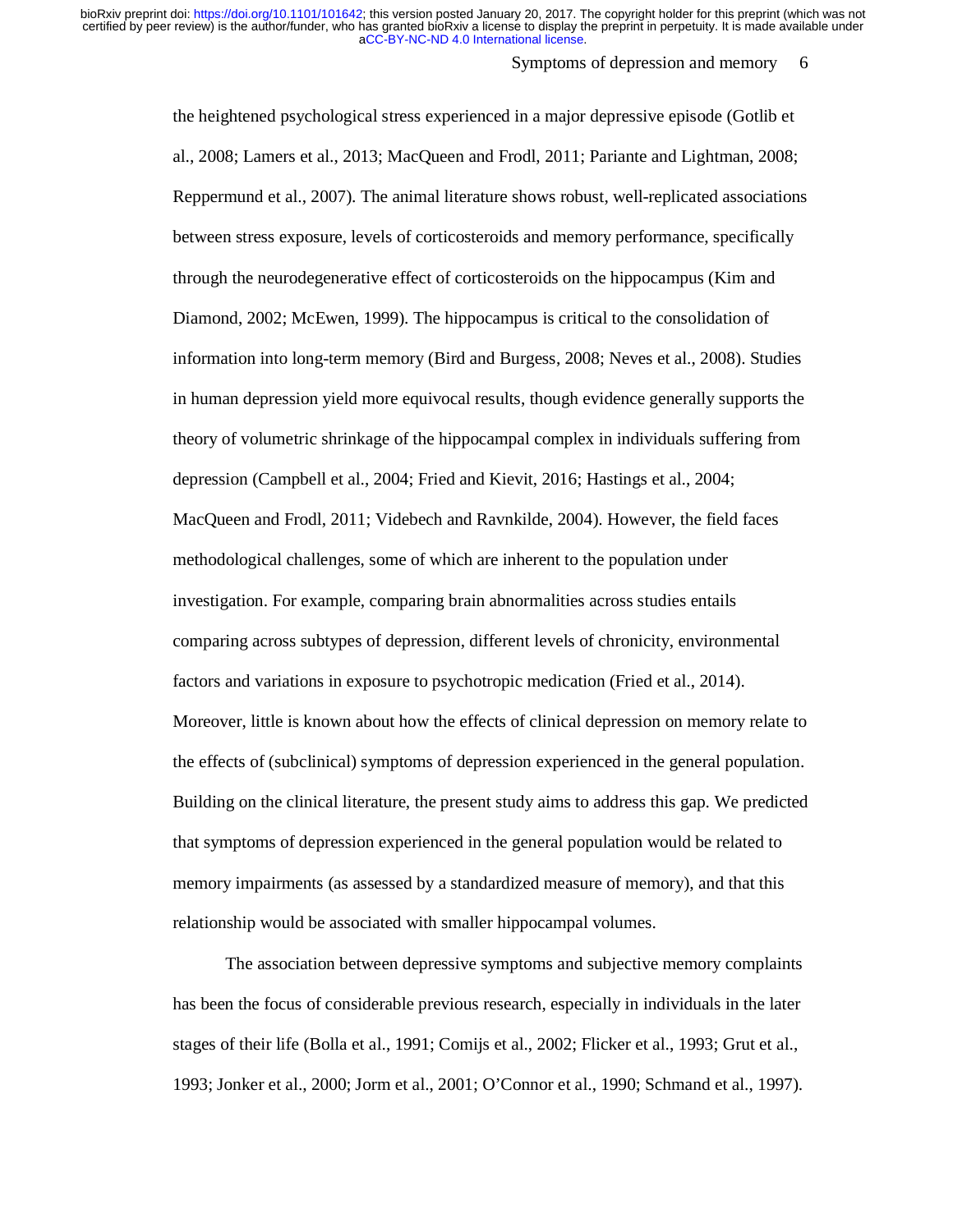Symptoms of depression and memory 7

Research into the predictive utility of subjective memory complaints for objective memory performance and dementia diagnoses in older adults has revealed that subjective memory complaints are better accounted for by individuals' levels of depressive symptomatology than their actual memory performance (Derouesné et al., 1999; O'Connor et al., 1990; Reid and MacLullich, 2006; Schofield et al., 1997; Smith et al., 1996). In line with these findings, we predicted that subjective memory complaints would increase as a function of symptoms of depression. Negative interpretative biases observed in those with clinical levels of depression, which increase as a function of symptoms of depression in non-clinical populations, may partially account for this finding (Beck, 2008; Mathews and MacLeod, 2005). Alternatively the association between self-reported symptoms of depression and self-reported memory problems may simply reflect a response tendency on measures assessing neuropsychiatric health complaints. The current sample allowed a direct test of the latter hypothesis, by using the Hospital Anxiety and Depression Scale (Olssøn et al., 2005; a questionnaire with adequate psychometric properties; HADS; Zigmond and Snaith, 1983) to assess symptoms of depression. The two subscales of the HADS assess symptoms of anxiety and depression, respectively. If increased memory complaints reflect a simple response tendency, then symptoms of depression and anxiety should show the same association with subjective memory complaints. In contrast, if the increase in self-reported memory complaints is specific to depressive symptomatology, then subjective memory complaints should be more reliably associated with symptoms of depression than symptoms of anxiety.

Previous work additionally suggests that altered cognitive and affective processing in depression are associated with other changes in memory performance. For example, depressed individuals exhibit a mood-congruency bias, which makes them able to recall more negative memoranda compared to non-depressed individuals (Elliott et al., 2002).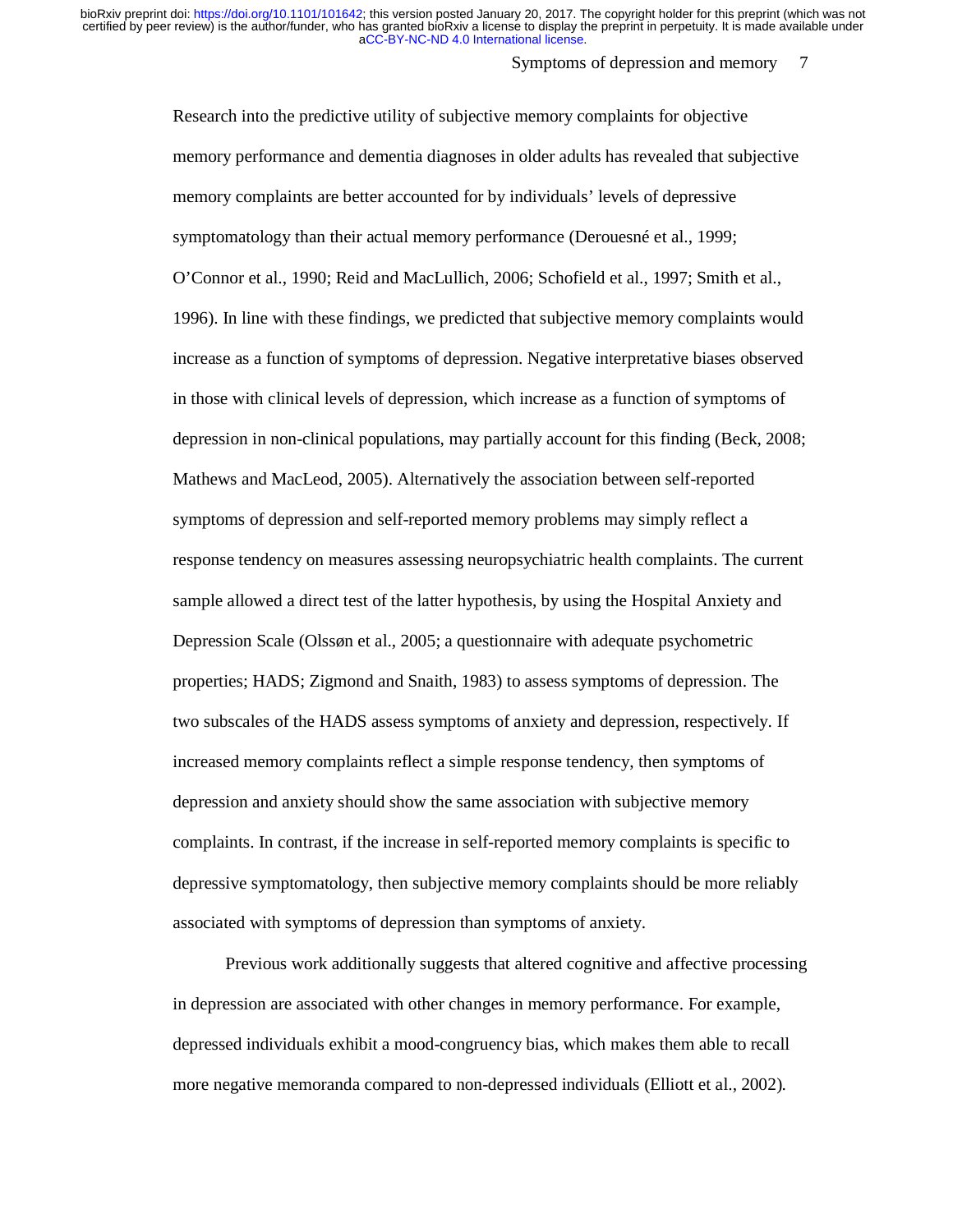#### Symptoms of depression and memory 8

Another memory phenomenon observed in individuals with depression is that their autobiographical memories lack specificity (e.g., when asked to recall an instance of a specific birthday party, a depressed individual might respond 'my father was never present at my birthday parties', 42). These deviations from typical memory performance suggest an abnormality in basic memory operation and/or in the processing of affective information. Research on memory for affective stimuli and events more broadly shows that affective information is better remembered than neutral information (LaBar and Cabeza, 2006). What remains under-researched is the effect of affective context on memory performance. Henson and colleagues (Henson et al., 2016) have recently shown that, in the same CamCAN cohort as is studied here, recognition memory for neutral objects varied as a function of the affective valence (negative, positive, or neutral) of the background context against which those objects were originally presented. The increased affective significance (cf. 2009) of negative information to individuals who currently experience symptoms of depression is likely to attract attentional resources towards negative backgrounds and away from neutral objects superimposed on those backgrounds, thereby impairing the encoding into memory of those objects. For this reason, memory for information presented in affective contexts may be more sensitive to the influence of subclinical depressive symptoms than the more commonly-used, affect-neutral measures of memory.

In summary, the present study investigated the hypotheses that depressive symptoms are related to more subjective memory complaints (*Hypothesis 1a*) and worse objective memory performance (*Hypothesis 1b*). This first pair of hypotheses was investigated in all individuals from the CamCAN cohort who completed all measures of interest during an interview assessment in participants' homes (*N* = 2544). The study further explored whether the relationship between memory performance and depressive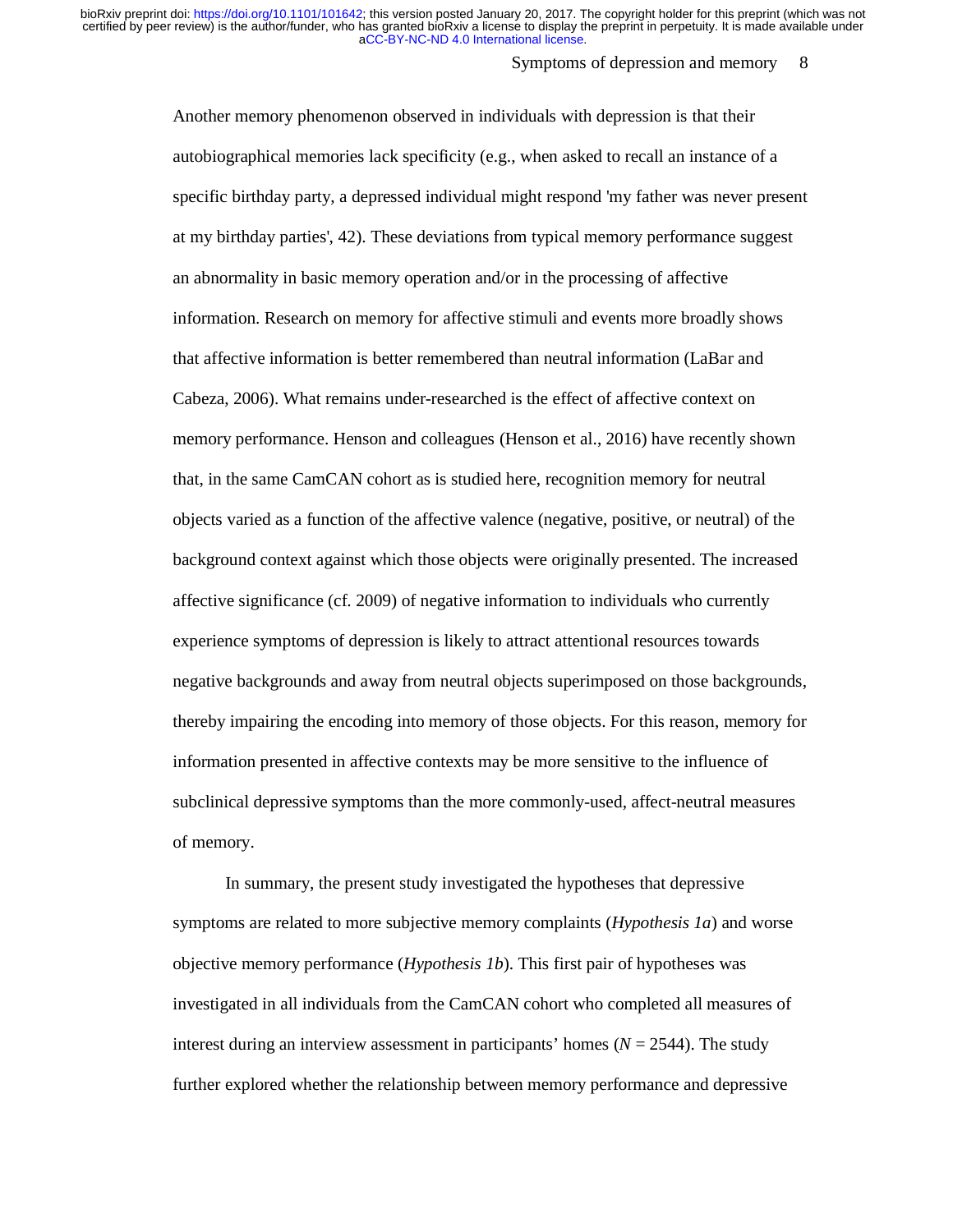#### Symptoms of depression and memory 9

symptoms is related to reductions in hippocampal volumes (*Hypothesis 2*). This was investigated in a subsample  $(n = 592)$  for whom volumetric data of the hippocampus were available from a more extensive neurocognitive assessment including the acquisition of T1- and T2-weighted MRI scans. The third prediction was that self-reported symptoms of depression would be more strongly related to a measure of memory in negative contexts compared to a standard measure of memory (*Hypothesis 3*). This hypothesis was investigated in a second subsample ( $n = 288$ ) that completed a more specialized memory task.

The nature of the study's sample also allowed for a number of additional explorations: first, as outlined above, we tested whether H1a was specific to symptoms of depression. That is, whether the relationship between depressive symptoms and selfreported memory complaints reflected a general response tendency toward reporting more neuropsychiatric complaints and would therefore show the same relationship with symptoms of anxiety. Next, given the evidence suggesting that memory problems related to depressive symptoms may be a function of general impairments in cognitive ability observed in individuals experiencing symptoms of depression (Elderkin-Thompson et al., 2007; Fossati et al., 2002), the study investigated whether symptoms of depression remained significantly related to the various types of memory after controlling for general cognitive ability. Third, the study explored whether the relationships in hypotheses 1-3 would remain after accounting for variations in memory, hippocampal volume and depressive symptoms attributable to age (Ferrari et al., 2013; Grady and Craik, 2000; Hedden and Gabrieli, 2004; Jorm, 2000). And finally, because women tend to show better verbal recall performance and more symptoms of depression, we investigated whether gender differences contribute to the relationships predicted in hypotheses 1-3 (Andreano and Cahill, 2009; Piccinelli and Wilkinson, 2000).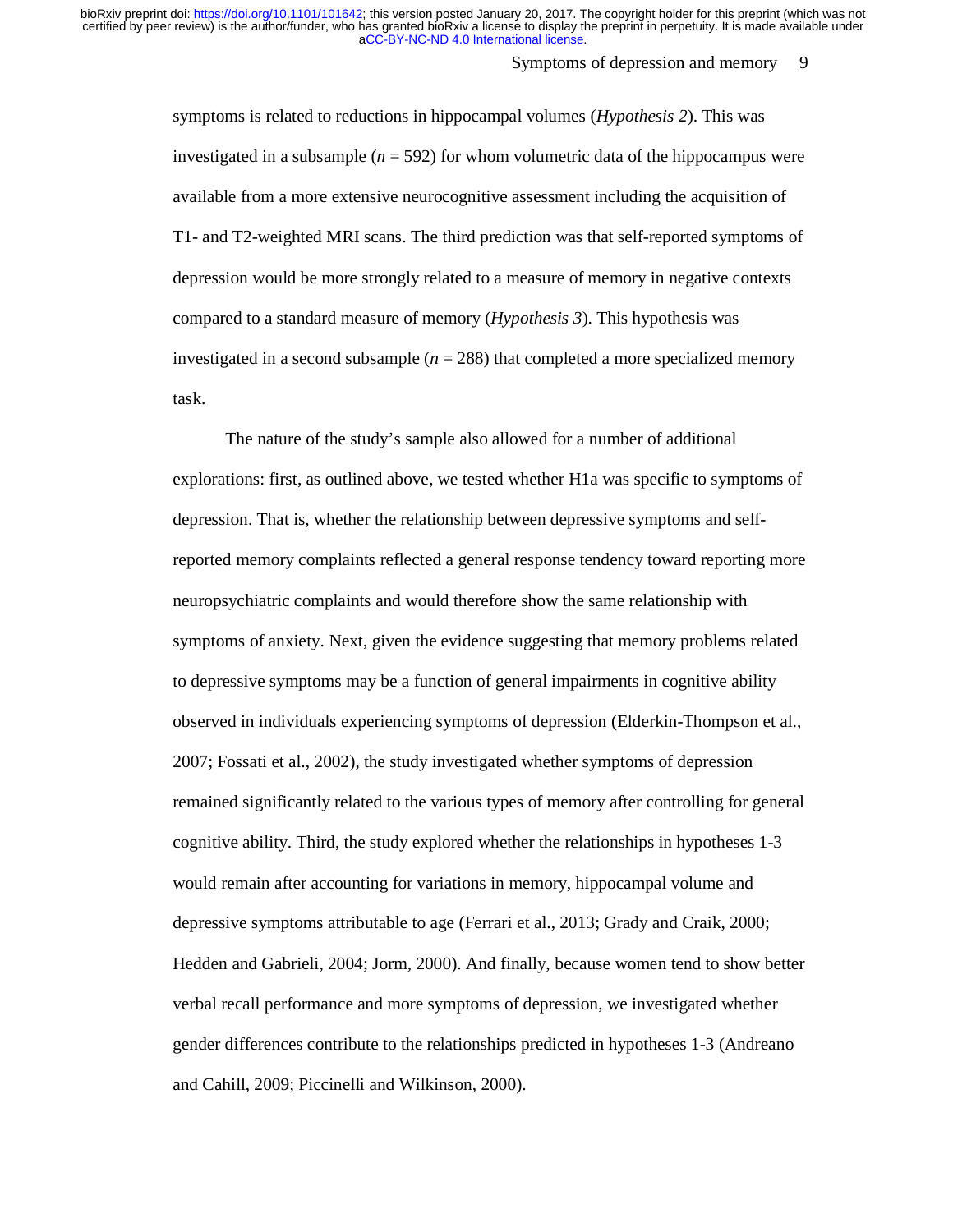Symptoms of depression and memory 10

#### **Methods**

## **Participants**

The full sample included 2544 individuals from the CC3000 Cam-CAN sample (Shafto et al., 2014). These participants (95% of the total Cam-CAN sample) were included because they had completed all measures pertaining to our first hypothesis. Structural imaging data was available for 592 participants from our overall sample. Hypothesis 2 was tested on this subsample. Finally, 288 participants from the total sample completed the valenced memory task and were included in the investigation of our third hypothesis. See Table S1 for participant characteristics.

## **Measures**

*Depressive symptoms.* Symptoms of depression were assessed with the depression subscale of the HADS (Zigmond and Snaith, 1983). The subscale consists of 7 items for which participants indicate how frequently they have felt them over the past week on a scale form "0" = "Not at all" to "3" = "Most of the time". The scales have been well validated for use in the general population (for a review see 41).

*Objective memory.* Objective memory was assessed with a standard measure of memory, the delayed recall of a story taken from the Wechsler Memory Scale (Wechsler, 1999).

*Subjective memory.* Participants were simply asked whether they experienced any memory problems or not: 'Do you feel you have problems with your memory? Yes/No.'.

*Valenced memory.* Memory for objects in positively and negatively valenced as well as valence neutral contexts was assessed with a newly designed measure (Henson et al., 2016). The task consisted of a study and a test phase. The study phase was divided into two ten minute blocks with a short break in between. In each block participants were presented with 60 background images selected from the International Affective Picture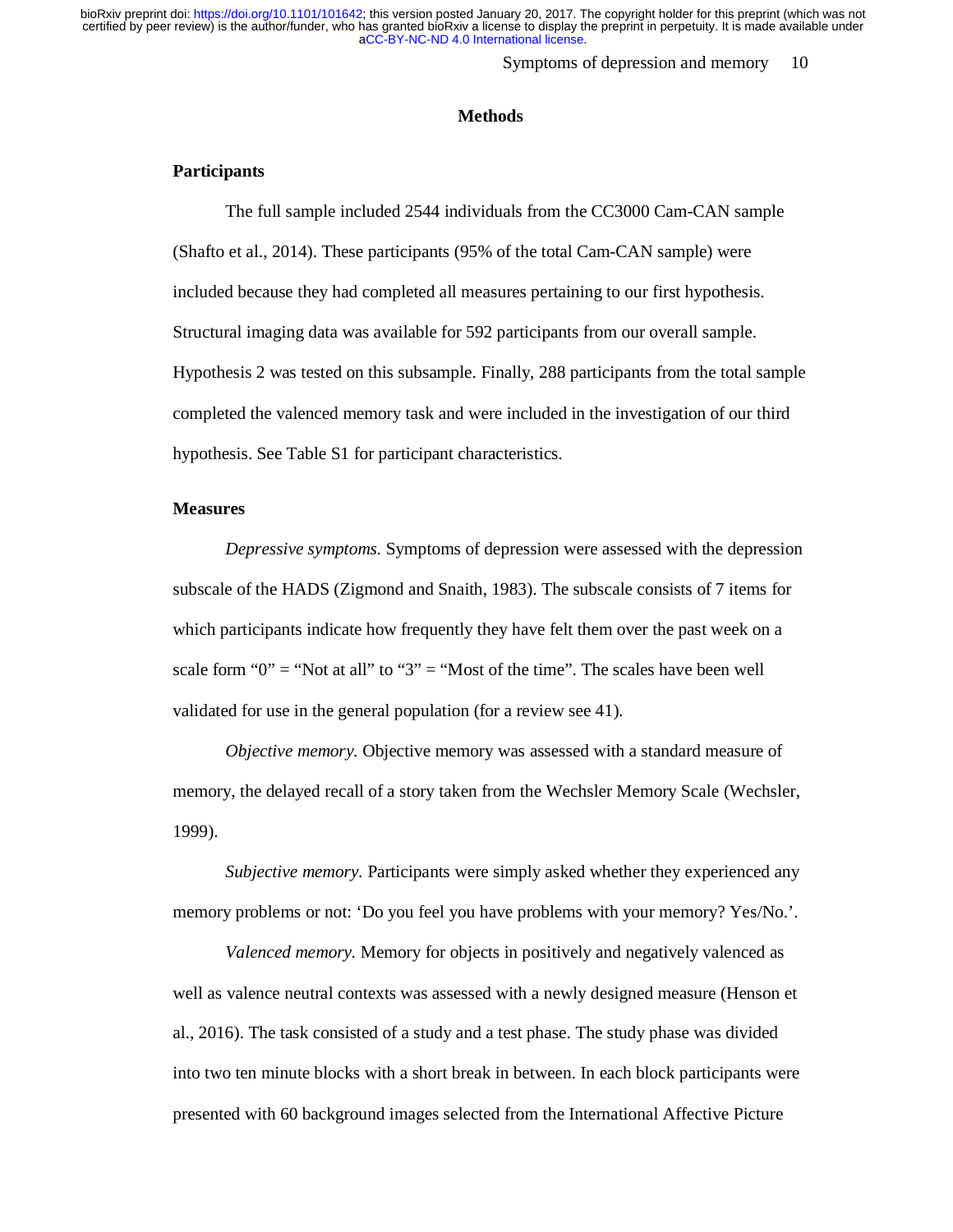#### Symptoms of depression and memory 11

System (Lang et al., 2008) that appeared on the screen for 2 seconds before an object was superimposed on the background image. The object and background stayed on the screen for 7.5 seconds. Participants were asked to press the button as soon as they had come up with a story to help them link the object and background together. They were asked to keep elaborating on that story until the object and background disappeared. There was a 0.5 interval second before the next trial started.

Participants were advised that some images would be pleasant and others unpleasant, but they were not informed that their memory for the items and their background would be tested later. After participants completed the second block they were given a 10 minute break before the test phase. In the test phase they saw 160 trials that were split into four 20 minute blocks. The trials included 120 studied objects and 40 new objects. Each test trial first presented participants with a masked (pixel noise) picture of an object and participants had name the object or respond "I don't know" before pressing the key to reveal the object. Memory for the object was then tested by asking participants whether or not the object had been presented in the study phase. Participants then indicated how confident they were of their response by pressing one of four keys: "sure new", "think new", "sure studied", or "think studied". For trials on which participants indicated "studied" sure or think, their associative memory was tested. That is, they were asked to say out-loud whether the object had been presented over a positive, neutral or negative background or to respond "I don't know". Finally, they were asked to describe the background image. The priming, associative memory and qualitative data are not reported as part of this study.

Memory accuracy was computed as the *d'* measure of discriminability (Green and Swets, 1966):  $d' = \Phi^{-1}(pH) - \Phi^{-1}(pFA)$ . *pH* denotes the proportion of hits, *pFA* the proportion of false alarms and  $\Phi^{-1}$  the inverse cumulative distribution function of the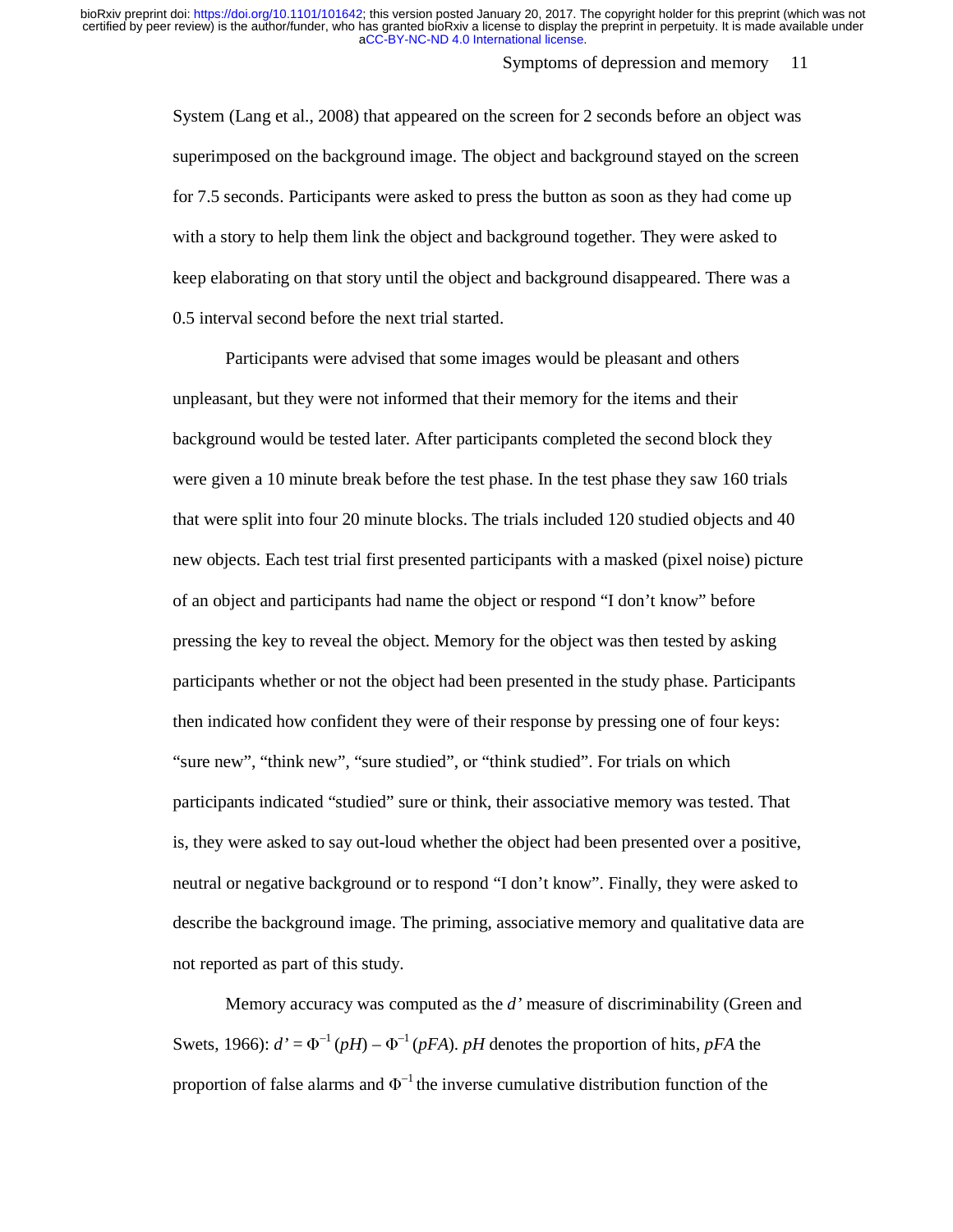#### Symptoms of depression and memory 12

Normal distribution (*d'* = 0 for chance performance; extreme values of 0 or 1 for *d'* were adjusted using a log-linear approach).

*General cognitive functioning.* In the overall cohort, cognitive ability was assessed with the Addenbrooke's Cognitive Examination – Revised assessment (ACE-R) (Mioshi et al., 2006). The screening measure was devised to detect signs of dementia and cognitive impairment assessing five domains of cognitive functioning: orientation/attention, memory, verbal fluency, language and visuospatial ability. The memory domain assess both immediate and delayed recall. As with our assessment of objective memory, participants had to recall verbal information after a delay interval. We therefore used the ACE-R sum score of all domains except memory. For the neuroimaging and affective subsamples, the ACE-R was not an informative test of cognitive ability due to participants scoring at ceiling. We therefore included the Cattell's culture-free test of intelligence (Cattell, 1971), which was available in both subsamples (not the overall cohort). The test requires participants to complete complex pattern matrices, and has previously shown strong associations with behavioral and neural domains within the Cam-CAN cohort (Kievit et al., 2014).

#### **Structural MRI**

Gray-matter was estimated from the combined segmentation of  $1mm<sup>3</sup>$ , T1- and T2-weighted MR images, followed by diffeomorphic registration of grey-matter segments from all participants in Stage 2 of the CamCAN study in order to create a sample-specific template. This template was then transformed into Montreal Neurological Institute (MNI) space, and every participant's grey-matter image resliced to the same space, while being modulated by the warping entailed. These stages were done in SPM12 (www.fil.ion.ucl.ac.uk/spm). For details of the MRI sequences, see (Shafto et al., 2014) for further details of the MRI preprocessing, see (Taylor et al., In Press). Grey-matter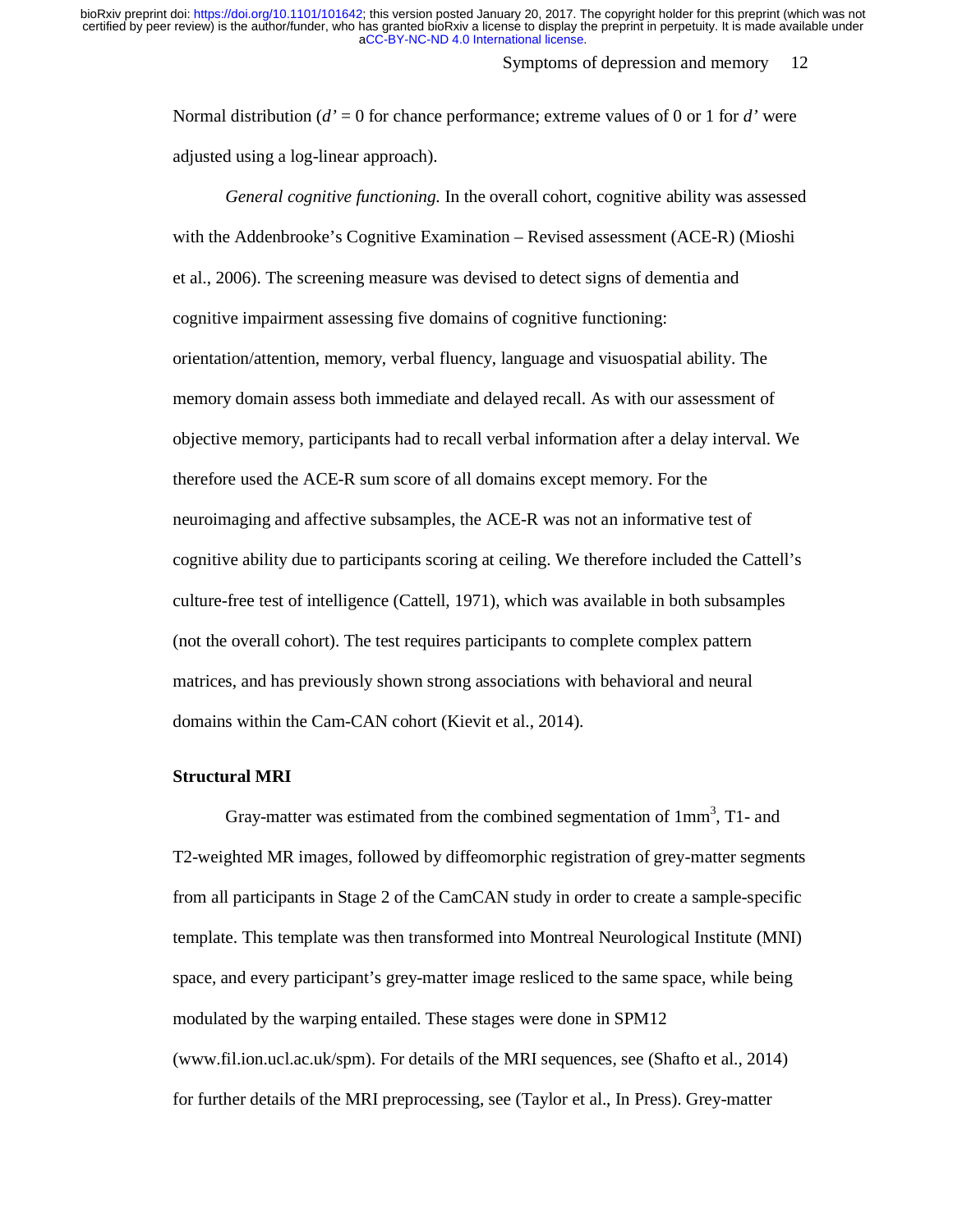Symptoms of depression and memory 13

volume (GMV) of Hippocampus was estimated by summing all voxel values within the left and right Hippocampal regions of interest (ROIs) from the Harvard-Oxford Atlas (http://fsl.fmrib.ox.ac.uk/fsl/fslwiki/Atlases).

## **Procedure**

After providing informed written consent, participants completed the "Stage 1 – Interview" of the Cam-CAN study including computerized health and lifestyle questionnaires as well as a core cognitive assessment (Shafto et al., 2014). The subset of measures included in the present study are described below. A subset of the sample (subsamples selected to investigate hypotheses 2 and 3, see above) were included in the "Stage 2 – Core Cognitive Neuroscience" phase of the Cam-CAN study. As part of the second stage of the study, participants completed a series of cognitive task across three sessions. One of these sessions also included core structural and functional MRI measures. This second stage also included the valenced memory task. Given the time constraints across multiple sessions, the Cam-CAN protocol included a subset of tasks, including the valenced memory tasks, administered to only a randomized subset (50%) of participants. This study complied with the Helsinki Declaration, and was approved by the Cambridgeshire 2 Research Ethics Committee (reference: 10/H0308/50).

## **Results**

Figure 1 shows the distribution of scores from the depression sub-scale of the HADS, while Table S1 provides a comprehensive overview of the characteristics of all three samples. We found that  $87\%$  ( $n = 2211$ ) of participants reported at least 1 symptom of depression, and over 91% scored a total of 7 points or less on the depression sub-scale (Zigmond and Snaith, 1983), which is below the commonly reported clinical cutoff of 8 points for this sub-scale (Bjelland et al., 2002). This shows that symptoms of depression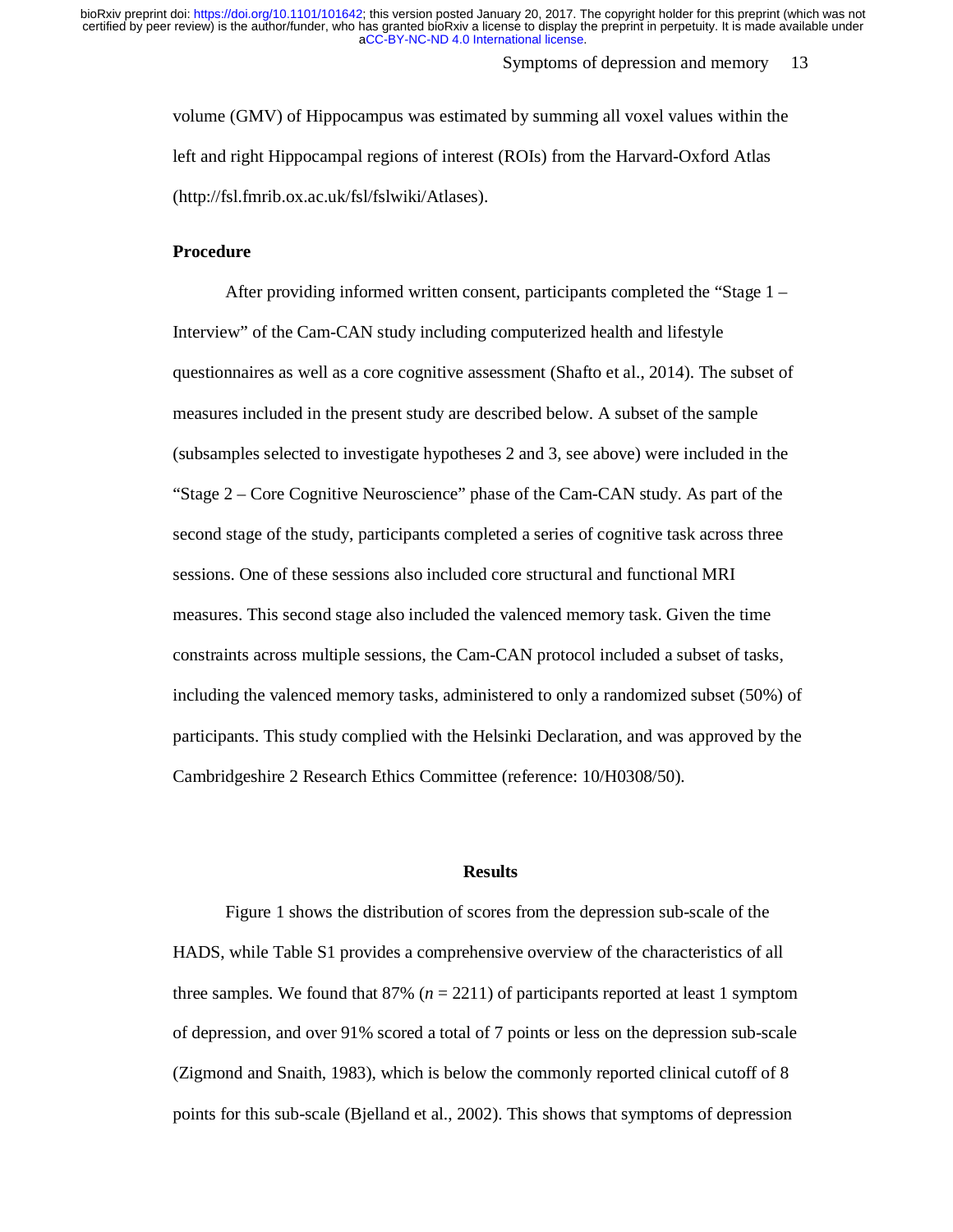### Symptoms of depression and memory 14

are common in the general population, but typically do not reach clinically significant

 $levels<sup>1</sup>$ .





Importantly, the present study allowed us to investigate the relationship between these symptoms of depression and 1) subjective memory complaints, 2) objective memory on a standardized test, and 3) objective memory in a more specialized, affective context. Given the non-normal distribution of depressive symptoms in the cohort (Figure 1), we

<sup>1</sup> We also ran all analyses excluding the 9% of participants who scored above the clinical cutoff  $(\geq 8)$ , and found pattern of associations virtually unchanged.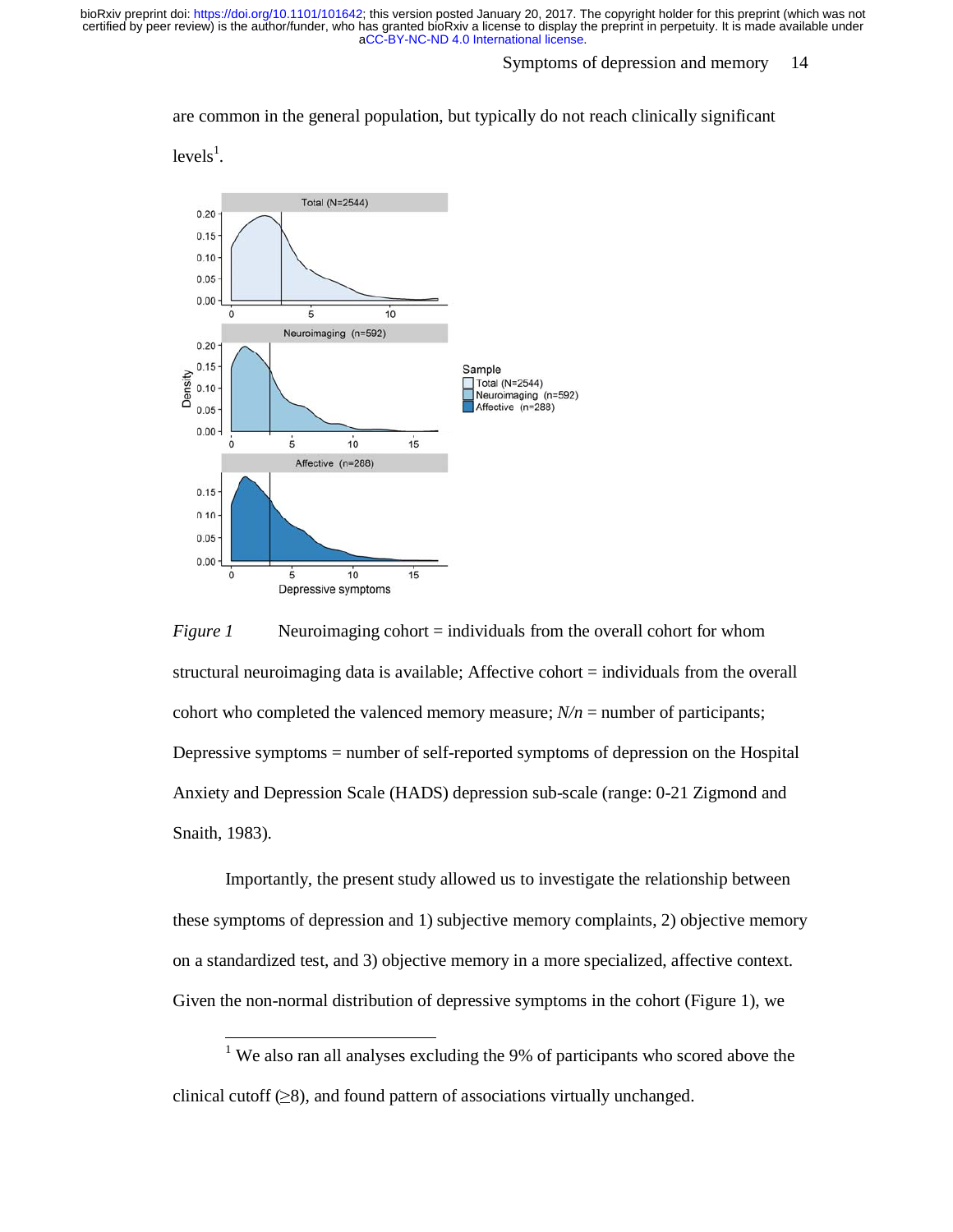#### Symptoms of depression and memory 15

ran all analyses as non-parametric tests. More specifically, we entered the HADS-scores into a non-parametric logistic regression analyses based on ranks for the dichotomous outcome (i.e., subjective memory complaints) and non-parametric regression for the continuous outcomes (i.e., objective memory measures). Given the directionality of our hypotheses all significance testing of our *a priori* hypotheses was one-tailed, significance level for all exploratory tests were two-tailed.

In the full cohort  $(N = 2544)$ , more symptoms of depression were related to more frequent self-report of memory complaints,  $\beta = 6.99^{-4}$ ,  $SD = 5.94^{-5}$ , 95%CI [5.83<sup>-4</sup>; 8.16<sup>-4</sup> <sup>4</sup>,  $z = 11.76$ ,  $p \le 0.001$ ,  $R^2_{Nagelkerke} = 0.08$  (H1a) and poorer performance on a standardized measure of memory,  $\beta = -1.00^{-3}$ ,  $SD = 1.32^{-4}$ ,  $95\%$ CI  $[-1.00^{-3}]$ ;  $-8.58^{-4}$ ],  $t(2542) = -8.44$ .  $p \leq .001$ ,  $R^2 = .03$  (H1b, Figure 2A). However, only the relationship between depressive symptoms and subjective memory survived adjustment for age, cognitive ability and gender<sup>2</sup>,  $\beta = 5.19^{-4}$ ,  $SD = 6.37^{-5}$ ,  $95\%$ CI [3.94<sup>-4</sup>;  $6.44^{-4}$ ],  $z = 8.15$ ,  $p \le .001$ ,  $R^2_{Nagelkerke}$ .20; the same was not true for the relationship with standardized memory performance,  $\beta$  $= -1.31^{-4}$ , *SD* = 1.14<sup>-4</sup>, 95%CI [-1.00<sup>-3</sup>; -8.58<sup>-4</sup>], *t* (2539) = -1.15, *p* = .125, *R*<sup>2</sup> = .33, *R*<sup>2</sup><sub>*adj*</sub> = .33 (Figure 2B). The absence of a relationship was confirmed with Bayesian analysis (JASP Team, 2016),  $BF_{01} = 10.85$ . Moreover, exploratory analyses showed that the relationship between symptoms of depression and subjective memory complaints did not appear to be due to individuals who suffer from symptoms of depression simply reporting more neuropsychiatric health complaints. That is, while symptoms of anxiety were related to subjective memory complaints,  $\beta = 2.35^{-4}$ ,  $SD = 5.63^{-5}$ , 95%CI [1.24<sup>-4</sup>; 3.45<sup>-4</sup>],  $z =$ 4.16,  $p \leq .001$ ,  $R^2_{Nagelkerke} = .01$ , the relationship was no longer significant when

 $\overline{a}$ 

<sup>&</sup>lt;sup>2</sup> See Table S2 for the association between the memory measures and the covariates: age, cognitive ability and gender.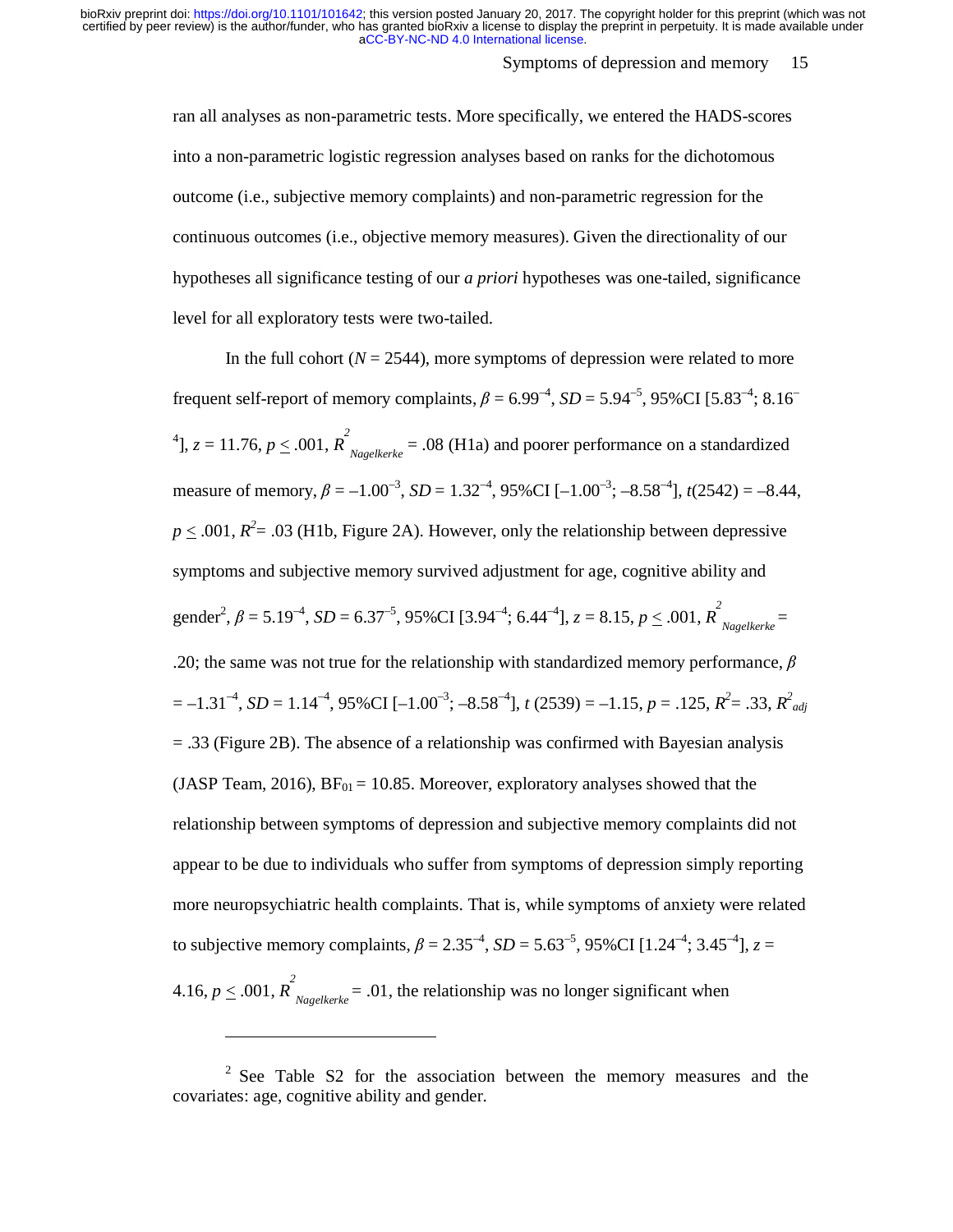Symptoms of depression and memory 16

accounting for depressive symptoms in the same analyses,  $\beta = -5.63^{-5}$ ,  $SD = 6.30^{-5}$ .

95%CI [-1.80<sup>-4</sup>; 6.71<sup>-4</sup>],  $z = -0.89$ ,  $p = .372$ ,  $R^2_{Nagelkerke} = .00$ , whereas the relationship

between depression and subjective memory complaints remained significant after adjusting for symptoms of anxiety,  $\beta = 7.23^{-4}$ ,  $SD = 6.52^{-5}$ , 95%CI [5.96<sup>-4</sup>; 8.51<sup>-4</sup>],  $z =$ 

11.09, 
$$
p \le .001
$$
,  $R^2_{Nagelkerke} = .08$ .



*Figure 2* The figure represents the relationships between: A) depressive symptoms and performance on the standard measure of objective memory; B) 2A, after adjustment for age, cognitive ability and gender; jitter was added to the distribution for illustration purposes.

In the neuroimaging cohort  $(n = 592)$ , multiple regression including total intracranial volume (TIV) as a covariate showed that hippocampal volume was related to both subjective memory,  $β = -4.64$ ,  $SD = 1.71$ ,  $95%CI [-8.02; -1.23]$ ,  $z = -2.71$ ,  $p = .004$ ,  $R$ <sup>2</sup><sub>Nagelkerke</sub> = .02, and the standardized objective measure,  $\beta$  = 17.94, *SD* = 3.29, 95%CI [11.47; 24.41],  $t(589) = 5.45$ ,  $p \le 0.001$ ,  $R^2 = 0.05$ ,  $R^2_{adj} = 0.04$  (Figure 3A). However, neither the relationship between hippocampal volume and subjective memory complaints,  $\beta$  = 0.43, *SD* = 2.00, 95%CI [-3.50; -4.36],  $z = 0.21$ ,  $p = .416$ ,  $R^2_{Nagelkerke} = .07$ , nor relationship between hippocampal volume and objective memory  $\beta = 0.22$ ,  $SD = 3.40$ , 95%CI [-6.45; 6.90],  $t(586) = 0.07$ ,  $p = .474$ ,  $R^2 = .25$ ,  $R^2_{adj} = .24$ , survived adjustment for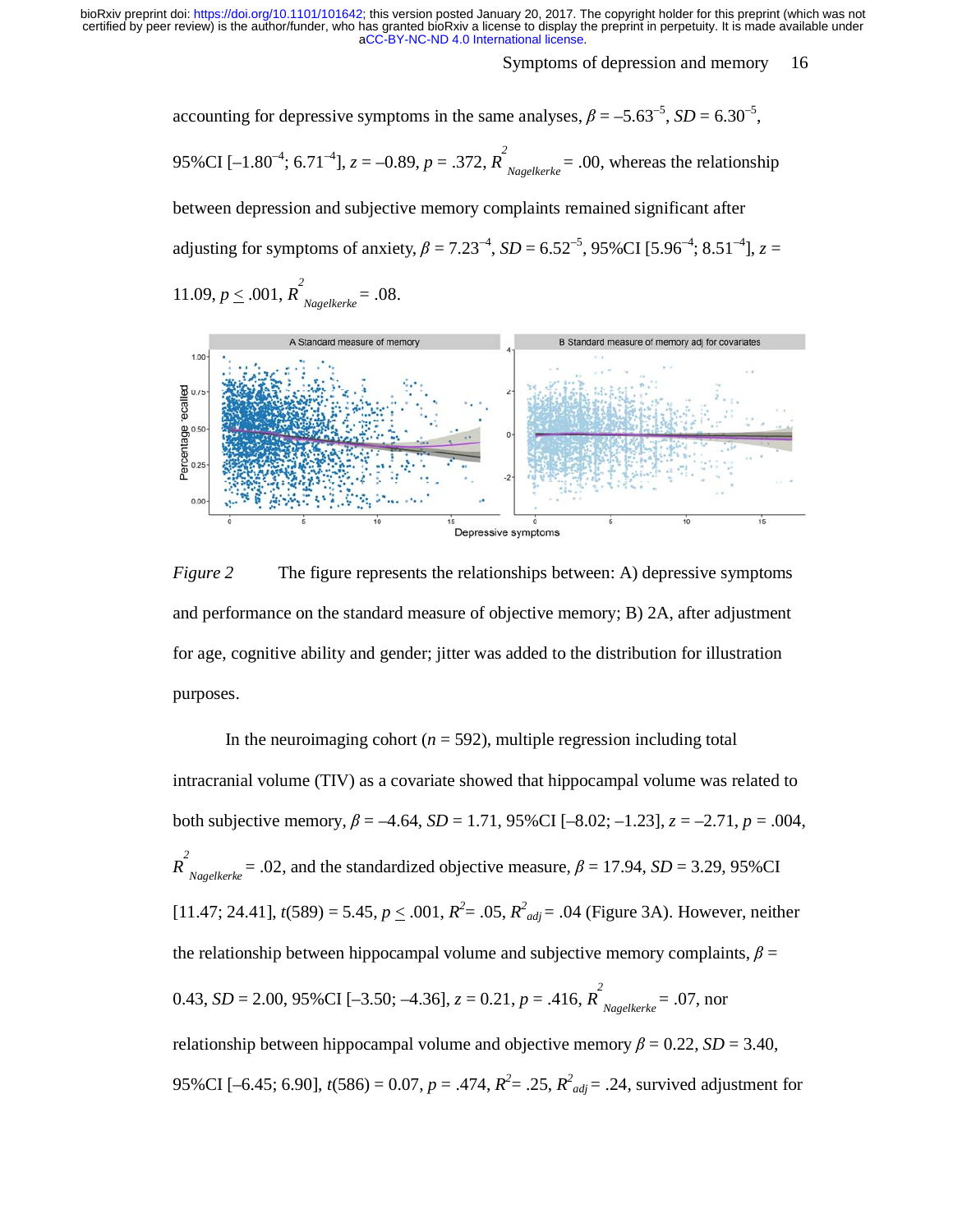Symptoms of depression and memory 17

age, cognitive ability and gender. Contrary to our expectations, there was no significant association between depressive symptoms and hippocampal volume,  $\beta = -2.57$ ,  $SD =$ 2.01, 95%CI [-6.51; 1.38],  $t(589) = 1.28$ ,  $p = .100$ ,  $R^2 = .00$  (Figure 3B), which was again supported by a Bayes factor of 6.87 in favor of the null hypothesis. Unsurprisingly therefore, the relationships between depressive symptoms and both subjective  $\beta = 3.00^{-1}$ , *SD* = 5.59<sup>-4</sup>, 95%CI [2.00<sup>-1</sup>; 4.00<sup>-1</sup>], *z* = 5.04, *p*  $\leq$  .001,  $R^2$ <sub>Nagelkerke</sub> = .08 and objective  $\beta$  =  $-2.00^{-1}$ , *SD* = 1.00<sup>-1</sup>, 95%CI [ $-4.00^{-1}$ ; 1.03<sup>-4</sup>], *t*(588) = -1.86, *p* = .032, *R*<sup>2</sup> = .05, *R*<sup>2</sup><sub>*adj*</sub> = .05 memory remained significant after adjusting for hippocampal volume (and TIV). That is, there was no support for the hypothesis that hippocampal volumes account in part for the relationship between depressive symptoms and memory performance in this non-



clinical population (H2).

*Figure 3* The figure represents the relationships between: A) hippocampal volume and performance on the standard measure of memory; B) hippocampal volume and symptoms of depression; jitter was added to the distribution for illustration purposes.

In the cohort that completed the measure of memory in affective contexts  $(n =$ 288), we investigated whether depressive symptoms showed a differential association with memory performance in affective contexts compared to a standardized measure of memory (H3). As in the overall sample, the relationship between depressive symptoms and performance on a standardized memory measure,  $\beta = -5.00^{-1}$ ,  $SD = 3.00^{-1}$ ,  $95\%CI$  [-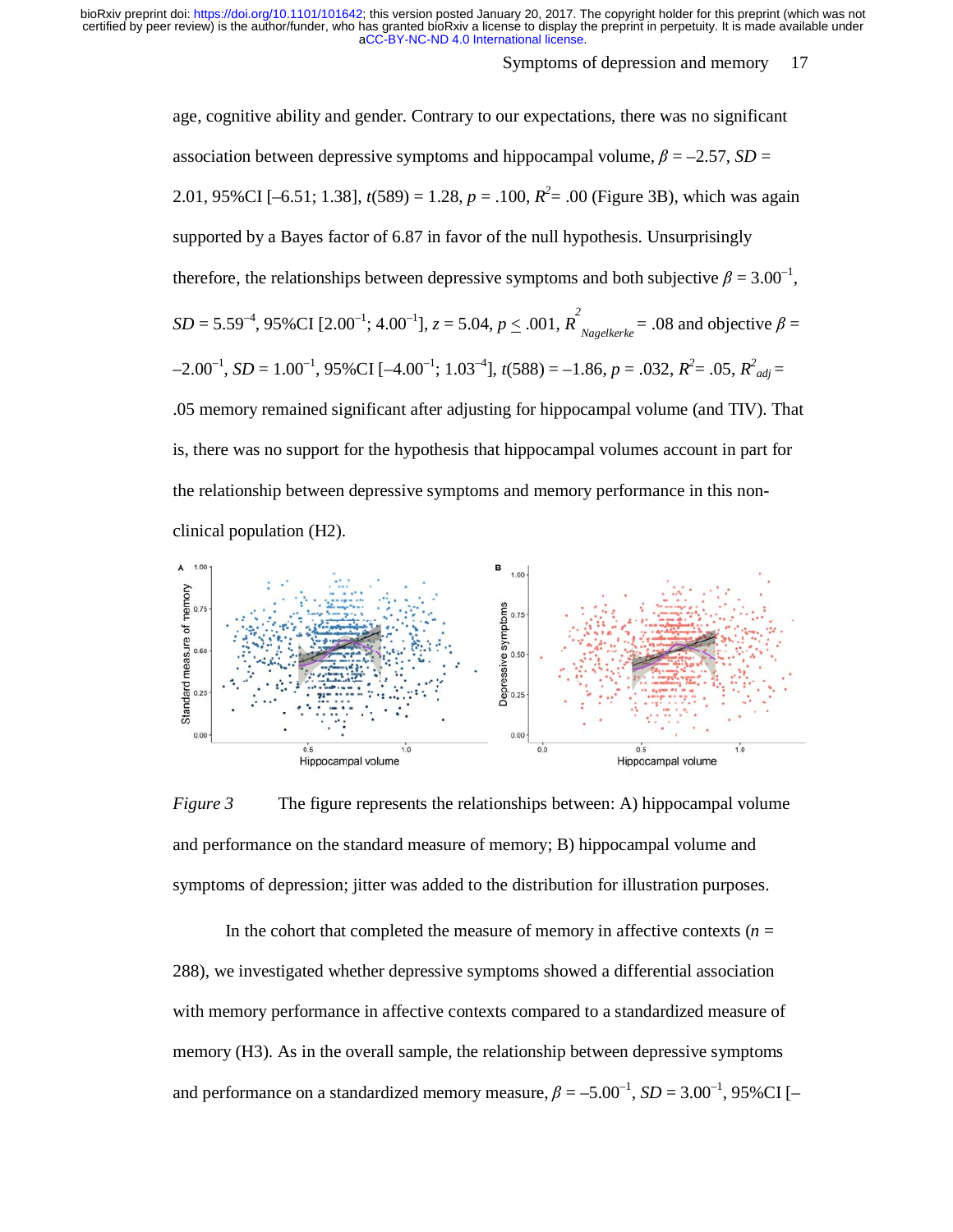Symptoms of depression and memory 18

1.10<sup>-1</sup>; 6.91<sup>-4</sup>], *t*(286) = -1.78, *p* = .043,  $R^2$  = .01, did not survive adjustment for age, cognitive ability, and gender,  $\beta = -2.00^{-1}$ ,  $SD = 3.00^{-1}$ ,  $95\% \text{CI}$  [-7.00<sup>-1</sup>; 3.00<sup>-1</sup>],  $t(283)$  =  $-0.66$ ,  $p = .509$ ,  $R^2 = .23$ ,  $R^2_{adj} = .21$ ,  $BF_{01} = 4.69$ . Symptoms of depression were, however, significantly related to poorer memory performance in negative,  $\beta = -4.00^{-2}$ ,  $SD = 1.00^{-2}$ , 95%CI [-6.00<sup>-2</sup>; -1.00<sup>-2</sup>], *t*(286) = -3.48, *p*  $\leq$  .001,  $R^2$  = .04 and positive  $\beta$  = -2.00<sup>-2</sup>, *SD* = 1.00<sup>-2</sup>, 95%CI [-5.00<sup>-2</sup>; -6.39<sup>-5</sup>], *t*(286) = -2.52, *p* = .006,  $R^2$  = .02 contexts (Figure 4). However, when adjusting for performance in neutral contexts only the relationship between depressive symptoms and negative context remained significant,  $\beta = -1.45^{-4}$ , *SD*  $= 5.93^{-5}$ , 95%CI [-2.61<sup>-4</sup>; -2.79<sup>-5</sup>], *t*(285) = -2.44, *p* = .015,  $R^2 = .76$ ,  $R^2_{adj} = .76$ , even after adjusting for the same covariates,  $\beta = -1.38^{-4}$ ,  $SD = 5.78^{-5}$ , 95%CI [-2.51<sup>-4</sup>; -2.40<sup>-</sup> <sup>5</sup>, *t* (285) = -2.38, *p* = .018,  $R^2 = .78$ ,  $R^2_{adj} = .78$ ., but depressive symptoms were not related to memory in positive contexts after adjusting for performance in neutral contexts,  $\beta = -3.22^{-5}$ , *SD* = 5.85<sup>-5</sup>, 95%CI [-1.47<sup>-4</sup>; 8.32<sup>-5</sup>],  $t(285) = -0.55$ ,  $p = .584$ ,  $R^2 = .76$ ,  $R^2_{adj}$  $=$  .75 and covariates,  $\beta = -2.15^{-5}$ ,  $SD = 5.76^{-5}$ ,  $95\%$ CI [ $-1.00^{-3}$ ;  $9.19^{-5}$ ],  $t(282) = -0.37$ , *p*  $= .709, R^2 = .77, R^2_{adj} = .76.$ 



*Figure 4* The figure represents the relationships between: A) depressive symptoms and memory for objects presented in negative contexts; B) depressive symptoms and memory for objects presented in positive contexts; jitter was added to the distribution for illustration purposes.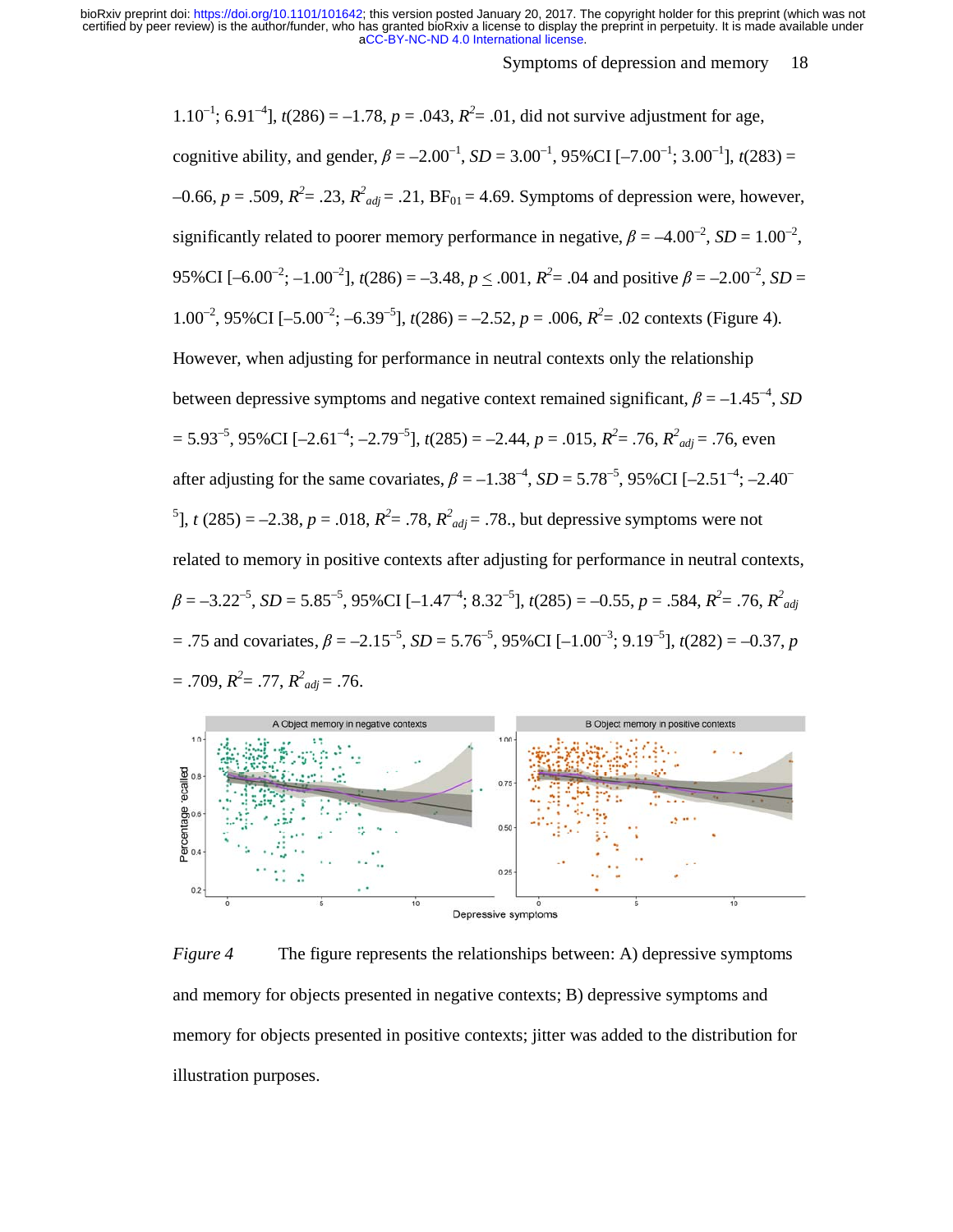#### Symptoms of depression and memory 19

Furthermore, when directly comparing the size of the relationship of depressive symptoms with memory for objects in negative contexts with that for objects in positive contexts, the former was significantly higher, Williams'  $t(285) = 3.07$ ,  $p = .002$ . There was a marginal relationship between symptoms of depression and memory for objects presented in negative contexts to be stronger than their relationship with memory on a standardized measure of memory, Williams'  $t(285) = -1.70$ ,  $p = .045$  (H3).

#### **Discussion**

The present study examined the memory correlates of depressive symptoms in a large, population-derived cohort. First, we showed that depressive symptoms were related to self-reported memory problems, even after controlling for variations in age, cognitive ability, and gender. Moreover, the relationship was not simply due to individuals' tendency to report more mental health problems, as the relationship between depressive symptoms and subjective memory remained after adjusting for symptoms of anxiety. One possibility is that the association between symptoms of depression and subjective memory reflects a negative interpretative bias. This notion, known as 'depressive realism', suggests that individuals who report symptoms of depression show less positivity bias (Mezulis et al., 2004; Watson et al., 2007). Future research should therefore investigate whether other types of self-reported cognitive functioning problems, for example attentional control problems (Derryberry and Reed, 2002), are also selectively associated with symptoms of depression but not other measures of mental health functioning.

A second set of findings showed that depressive symptoms were also related to performance on a standardized test of memory, but in this case, we could not rule out the possibility that this relationship was due to variations in memory as a function of age, cognitive ability, and/or gender (which were all significantly related to objective memory; see Table S2). In line with Fried and Kievit (Fried and Kievit, 2016), we also found no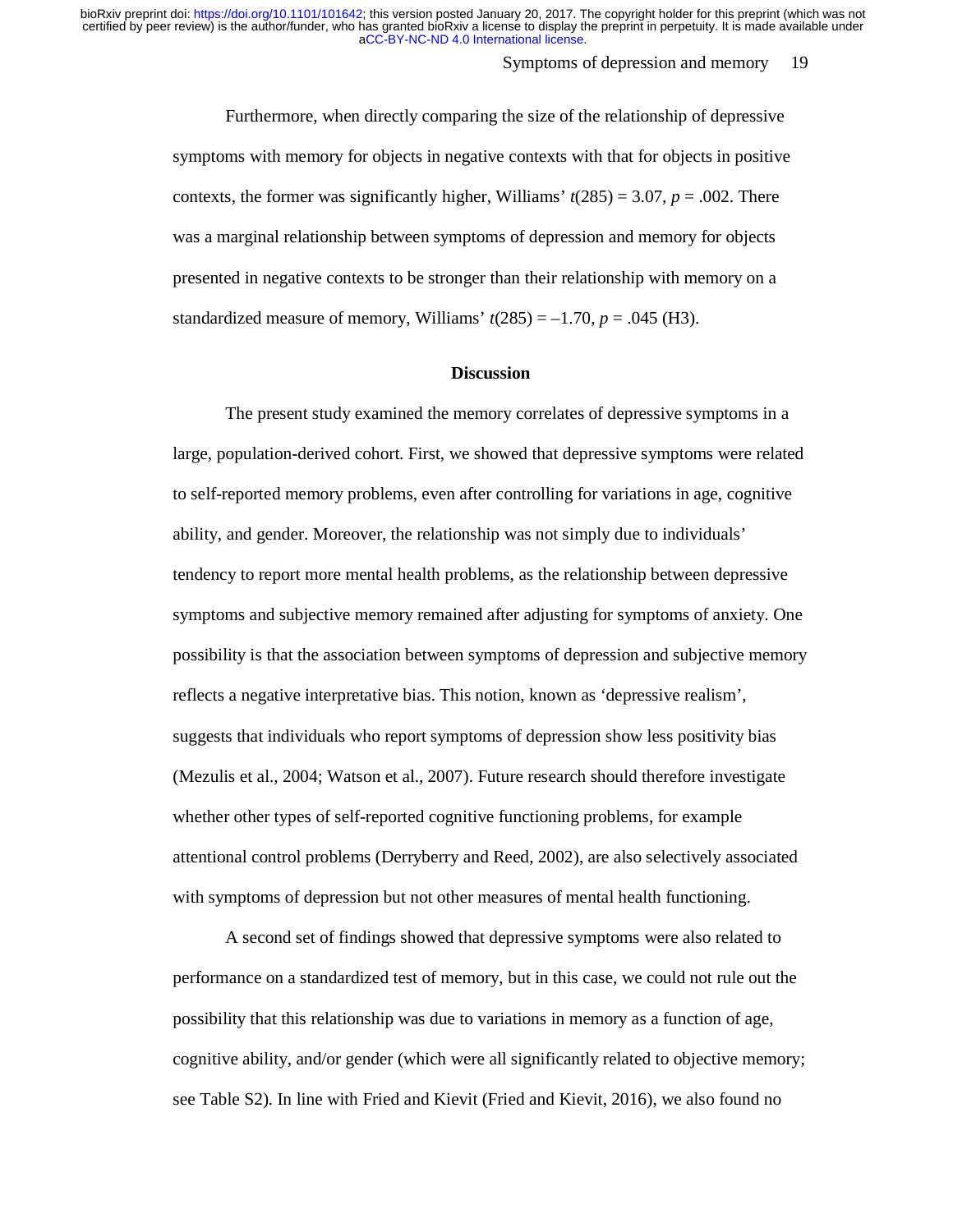Symptoms of depression and memory 20

evidence for a significant relationship between depressive symptoms and hippocampal volume in this non-clinical cohort. Future research could investigate alternative sources of brain alterations associated with commonly experienced symptoms of depression (e.g., 52).

Finally, a third investigation showed that, while performance on a standard memory test may be unaffected in individuals experiencing subclinical symptoms of depression, objective memory impairments are found when the memoranda are encountered in negatively-valenced settings. More specifically, depressive symptoms were related to worse recognition memory for visual objects presented against negative backgrounds, even when adjusting for age, cognitive ability and gender. Importantly, this relationship remained even when further adjusting for recognition memory for the same types of objects presented against neutral backgrounds. This suggests that the relationship was specific to the valenced context, rather than differences between the visual object recognition memory test and the standardized verbal recall test, in terms of, for example, the nature of the memoranda or retrieval demands. Furthermore, the relationship between depressive symptoms and recognition memory for objects in positive contexts was no longer significant after the same adjustment for memory in neutral contexts, and the size of the relationship between depressive symptoms and recognition memory for objects in negative contexts was significantly greater than that between depressive symptoms and memory in positive contexts. In other words, the sensitivity of memory to depressive symptoms was selective to memory in negative contexts.

The implication of this finding is that measures of memory in negatively-valenced contexts (e.g., Henson et al., 2016) may be particularly sensitive to subtle differences in memory performance caused by current affective state. Again it remains an open question as to whether the impact of subclinical depressive symptoms in the general population is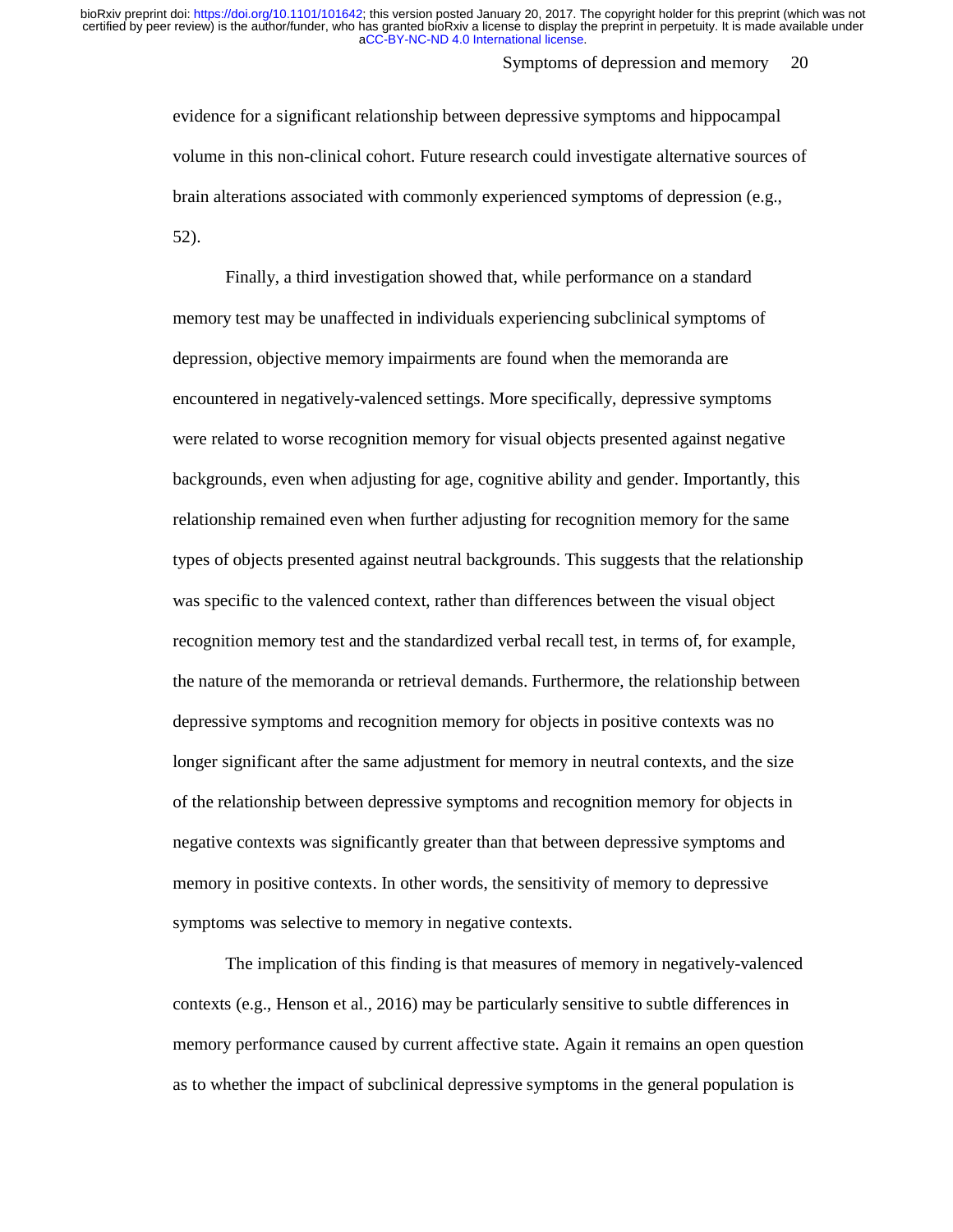Symptoms of depression and memory 21

limited to memory performance in negative contexts, or whether this extends to other types of higher cognitive functions in negatively-laden environments. Future research should also investigate whether the strength of the association between individuals' memory performance in negative contexts and their symptoms of depression has predictive utility for the development of more severe clinical forms of depressive disorders. That is, whether memory for neutral information in negative context fits within a larger pattern of cognitive vulnerabilities to depression (Gotlib and Joormann, 2010).

In conclusion, these findings show that the frequency of self-reported memory problems increases as a function of depressive symptoms. However, depressive symptoms are not associated with memory performance on a standard objective memory measure, when controlling for age, general cognitive ability and gender. Rather, depressive symptoms are associated with poorer memory for objects presented in negative contexts. These results suggest that memory for objects presented in negative contexts may be particularly sensitive to the memory problems reported by those experiencing symptoms of depression.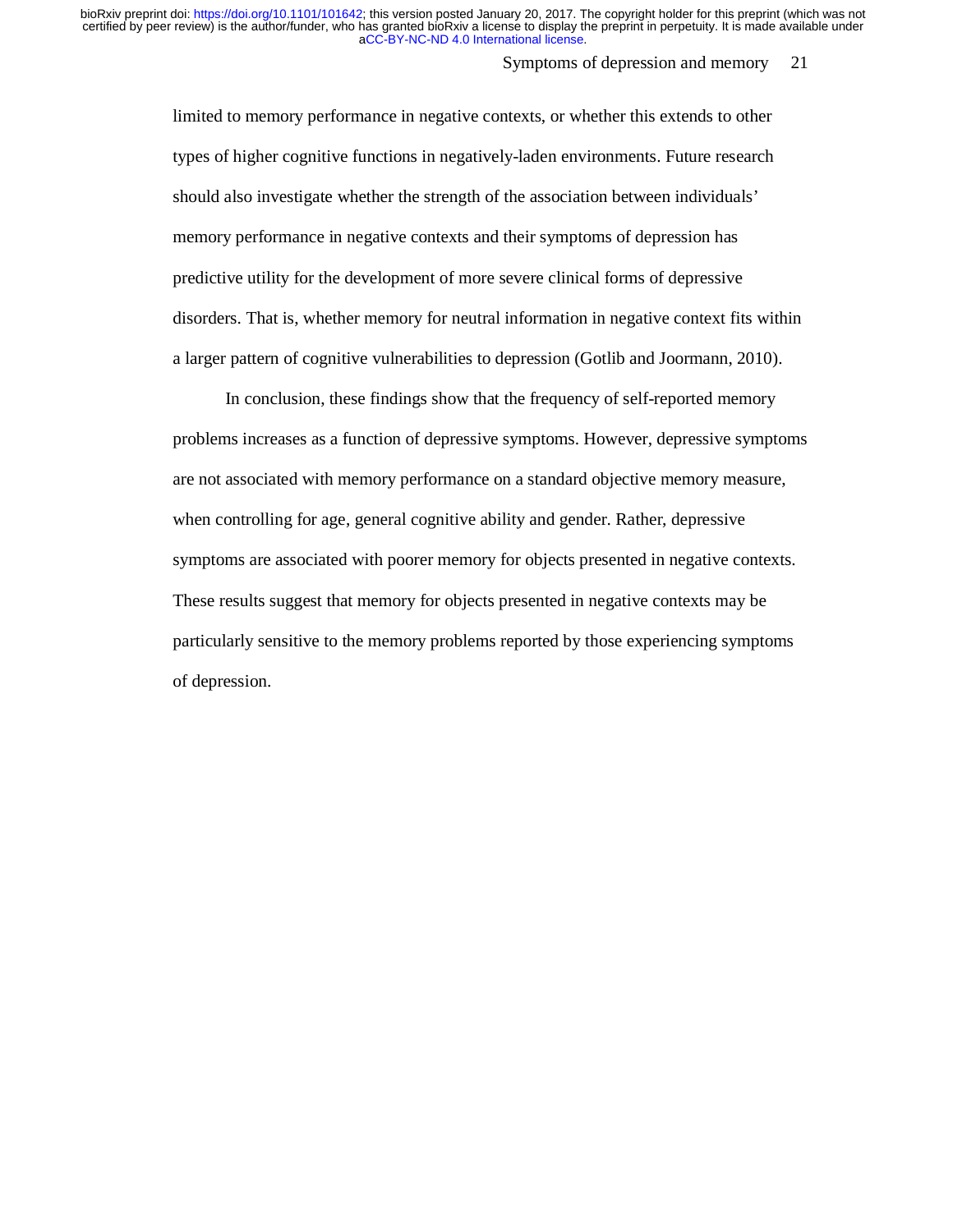Symptoms of depression and memory 22

#### **Reference**

- Andreano, J.M., Cahill, L., 2009. Sex influences on the neurobiology of learning and memory. Learning & Memory 16, 248–266.
- Beck, A.T., 2008. The evolution of the cognitive model of depression and its neurobiological correlates. American Journal of Psychiatry 165, 969–977.
- Bird, C.M., Burgess, N., 2008. The hippocampus and memory: Insights from spatial processing. Nature Reviews Neuroscience 9, 182–194.
- Bjelland, I., Dahl, A.A., Haug, T.T., Neckelmann, D., 2002. The validity of the Hospital Anxiety and Depression Scale: An updated literature review. Journal of Psychosomatic Research 52, 69–77.
- Bolla, K.I., Lindgren, K.N., Bonaccorsy, M., Bleecker, M.L., 1991. Memory complaints in older adults: Fact or fiction? Archives of Neurology 48, 61–64.
- Burt, D.B., Zembar, M.J., Niederehe, G., 1995. Depression and memory impairment: A meta-analysis of the association, its pattern, and specificity. Psychological Bulletin 117, 285–305.
- Campbell, S., Marriott, M., Nahmias, C., MacQueen, G.M., 2004. Lower hippocampal volume in patients suffering from depression: a meta-analysis. American Journal of Psychiatry 161, 598-607.
- Cattell, R.B., 1971. Abilities: Their structure, growth, and action. Houghton Mifflin, Boston, MA.
- Comijs, H.C., Deeg, D.J.H., Dik, M.G., Twisk, J.W.R., Jonker, C., 2002. Memory complaints; the association with psycho-affective and health problems and the role of personality characteristics. A 6-year follow-up study. Journal of Affective Disorders 72, 157–165.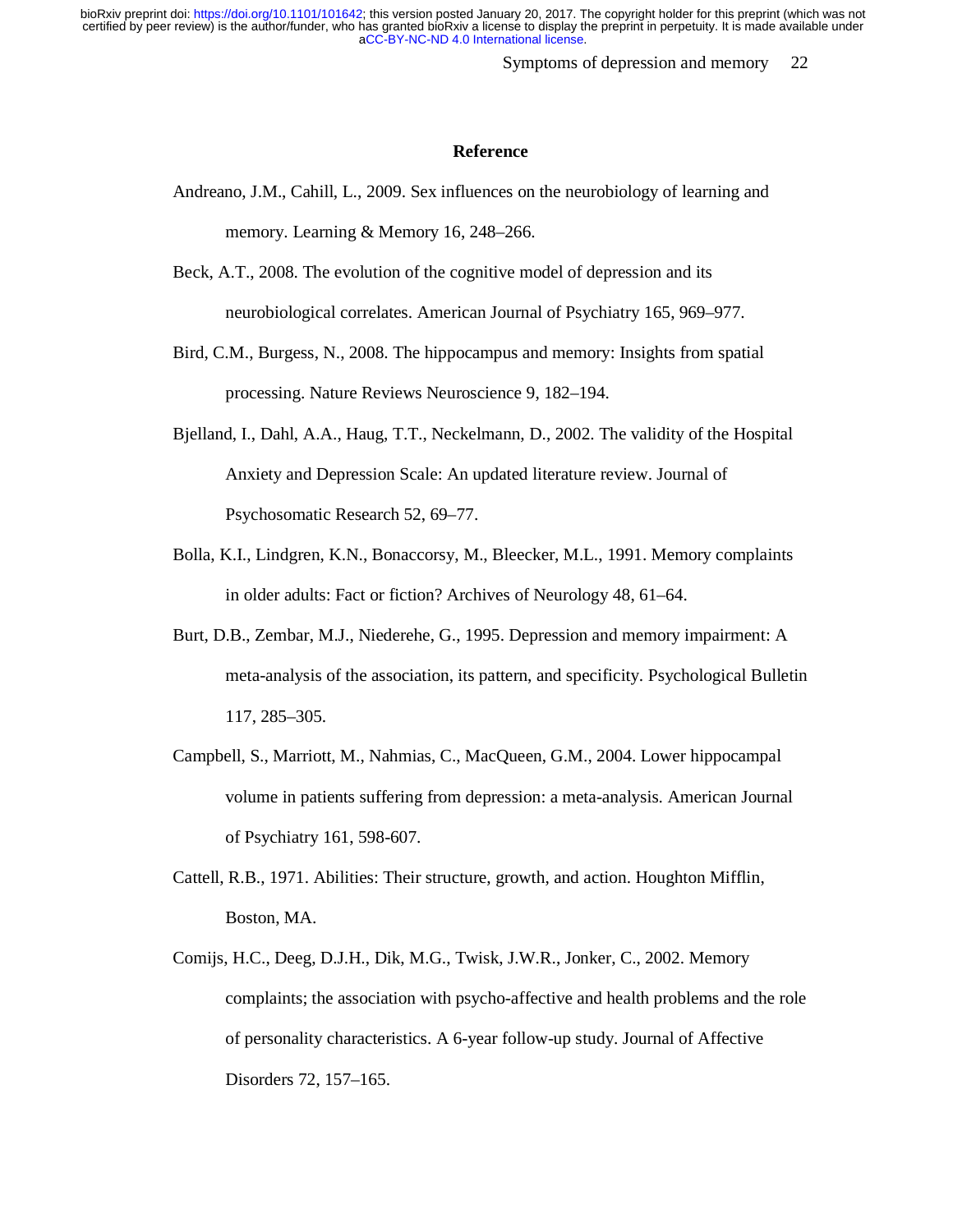Symptoms of depression and memory 23

- Dalgleish, T., Werner-Seidler, A., 2014. Disruptions in autobiographical memory processing in depression and the emergence of memory therapeutics. Trends in Cognitive Science 18, 596–604.
- Davidson, R.J., Pizzagalli, D., Nitschke, J.B., Putnam, K., 2002. Depression: perspectives from affective neuroscience. Annual Review of Psychology 53, 545–574.
- Derouesné, C., Lacomblez, L., Thibault, S., Leponcin, M., 1999. Memory complaints in young and elderly subjects. International Journal of Geriatric Psychiatry 14, 291– 301.
- Derryberry, D., Reed, M.A., 2002. Anxiety-related attentional biases and their regulation by attentional control. Journal of Abnormal Psychology 111, 225–236.
- Elderkin-Thompson, V., Mintz, J., Haroon, E., Lavretsky, H., Kumar, A., 2007. Executive dysfunction and memory in older patients with major and minor depression. Archives of Clinical Neuropsychology 22, 261–270.
- Elliott, R., Rubinsztein, J.S., Sahakian, B.J., Dolan, R.J., 2002. The neural basis of moodcongruent processing biases in depression. Archives of General Psychiatry 59, 597–604.
- Ferrari, A.J., Charlson, F.J., Norman, R.E., Patten, S.B., Freedman, G., Murray, C.J.L., Vos, T., Whiteford, H.A., 2013. Burden of Depressive Disorders by Country, Sex, Age, and Year: Findings from the Global Burden of Disease Study 2010. PLOS Medicine 10, e1001547.
- Flicker, C., Ferris, S.H., Reisberg, B., 1993. A Longitudinal Study of Cognitive Function in Elderly Persons with Subjective Memory Complaints. Journal of the American Geriatrics Society 41, 1029–1032.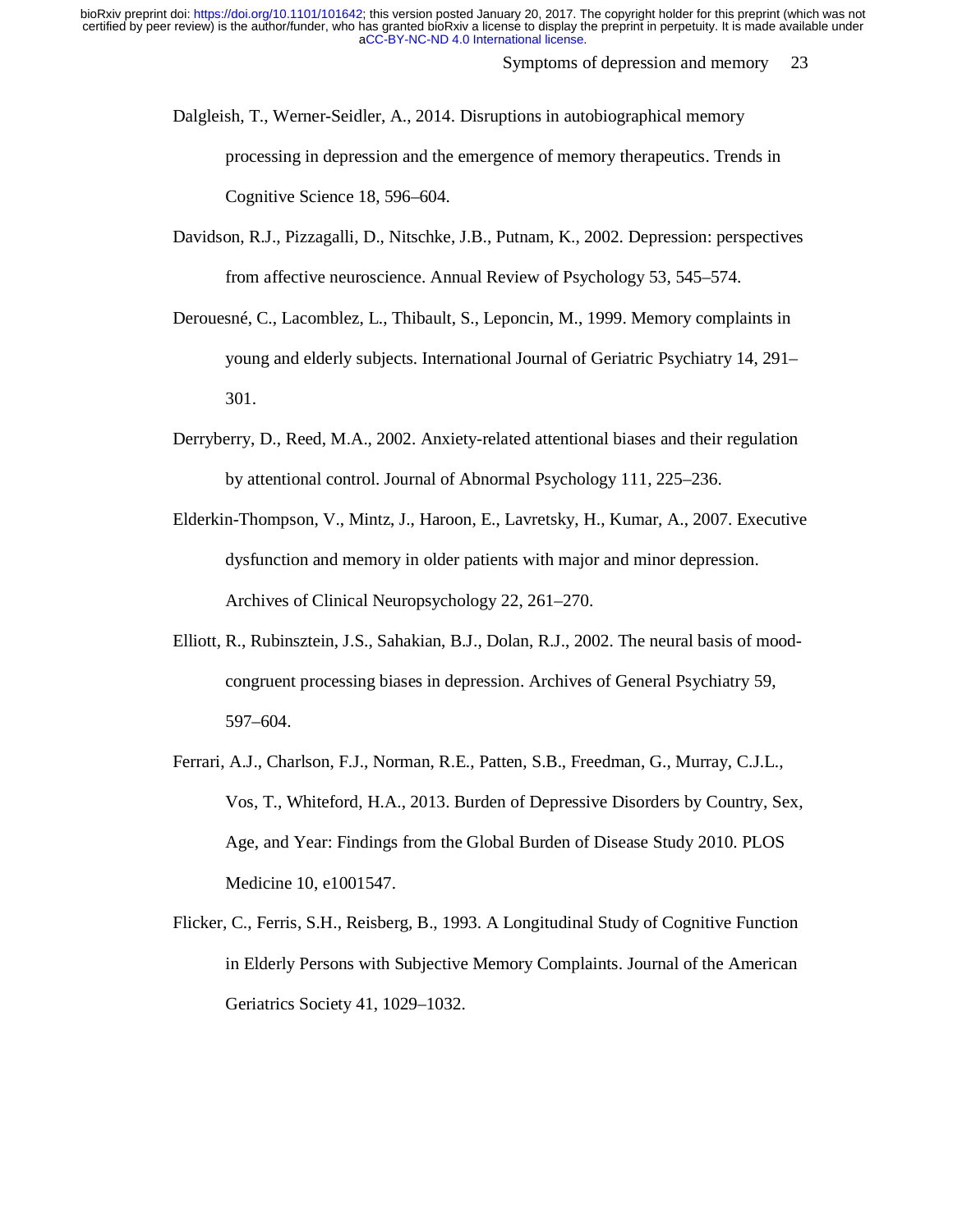Symptoms of depression and memory 24

- Fossati, P., Coyette, F., Ergis, A.-M., Allilaire, J.-F., 2002. Influence of age and executive functioning on verbal memory of inpatients with depression. Journal of Affective Disorders 68, 261–271.
- Fried, E., Tuerlinckx, F., Borsboom, D., 2014. Mental health: More than neurobiology. Nature 508, 458–458.
- Fried, E.I., Kievit, R.A., 2016. The volumes of subcortical regions in depressed and healthy individuals are strikingly similar: a reinterpretation of the results by Schmaal et al. Molecular Psychiatry 21, 724–725.
- Gotlib, I.H., Joormann, J., 2010. Cognition and depression: Current status and future directions. Annual Review of Clinical Psychology 6, 285–312.
- Gotlib, I.H., Joormann, J., Minor, K.L., Hallmayer, J., 2008. HPA axis reactivity: A mechanism underlying the associations among 5-HTTLPR, stress, and depression. Biological Psychiatry 63, 847–851.
- Grady, C.L., Craik, F.I., 2000. Changes in memory processing with age. Current Opinion in Neurobiology 10, 224–231.
- Green, D.M., Swets, J.A., 1966. Signal detection theory and psychophysics. Wiley, New York, N.Y.
- Grut, M., Jorm, A.F., Fratiglioni, L., Forsell, Y., Viitanen, M., Winblad, B., 1993. Memory complaints of elderly people in a population survey: Variation according to dementia stage and depression. Journal of the American Geriatrics Society 41, 1295–1300.
- Hamilton, J.P., Siemer, M., Gotlib, I.H., 2008. Amygdala volume in major depressive disorder: a meta-analysis of magnetic resonance imaging studies. Molecular Psychiatry 13, 993–1000.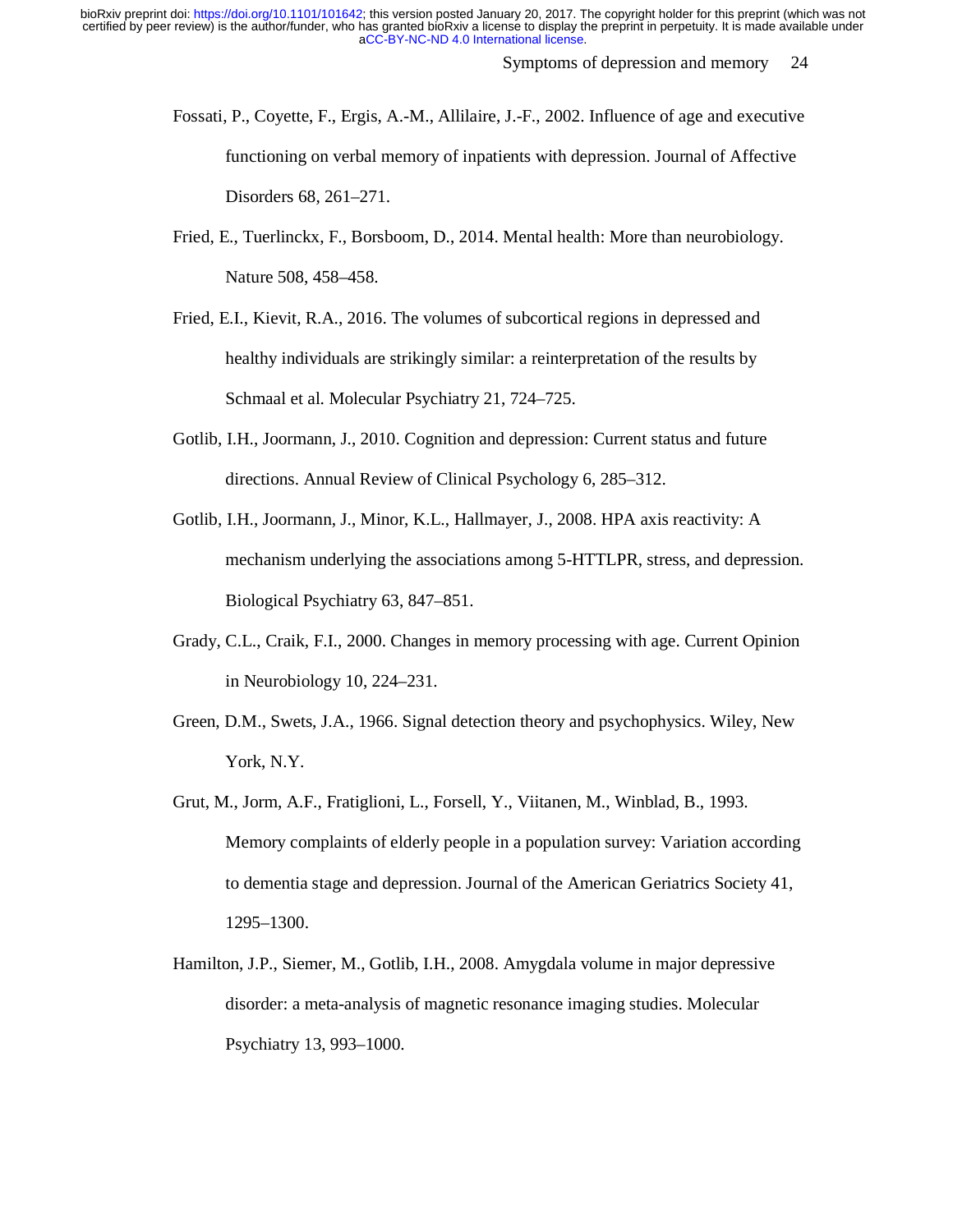Symptoms of depression and memory 25

Hastings, R.S., Parsey, R.V., Oquendo, M.A., Arango, V., Mann, J.J., others, 2004.

Volumetric analysis of the prefrontal cortex, amygdala, and hippocampus in major depression. Neuropsychopharmacology 29, 952.

Hedden, T., Gabrieli, J.D.E., 2004. Insights into the ageing mind: A view from cognitive neuroscience. Nature Review Neuroscience 5, 87–96.

Henson, R.N., Campbell, K.L., Davis, S.W., Taylor, J.R., Emery, T., Erzinclioglu, S., Kievit, R.A., 2016. Multiple determinants of lifespan memory differences. Scientific Reports 6, 32527.

- Horwath, E., Johnson, J., Klerman, G.L., Weissman, M.M., 1992. Depressive symptoms as relative and attributable risk factors for first-onset major depression. Arch Gen Psychiatry 49, 817–823.
- JASP Team, 2016. JASP.
- Jonker, C., Geerlings, M.I., Schmand, B., 2000. Are memory complaints predictive for dementia? A review of clinical and population-based studies. International Journal of Geriatric Psychiatry 15, 983–991.
- Jorm, A.F., 2000. Does old age reduce the risk of anxiety and depression? A review of epidemiological studies across the adult life span. Psychological Medicine 30, 11– 22.
- Jorm, A.F., Christensen, H., Korten, A.E., Jacomb, P.A., Henderson, A.S., 2001. Memory complaints as a precursor of memory impairment in older people: a longitudinal analysis over 7–8 years. Psychological Medicine 31, 441–449.
- Kessler, R.C., Berglund, P., Demler, O., Jin, R., Merikangas, K.R., Walters, E.E., 2005. Lifetime prevalence and age-of-onset distributions of DSM-IV disorders in the National Comorbidity Survey Replication. Archives of General Psychiatry 62, 593-602.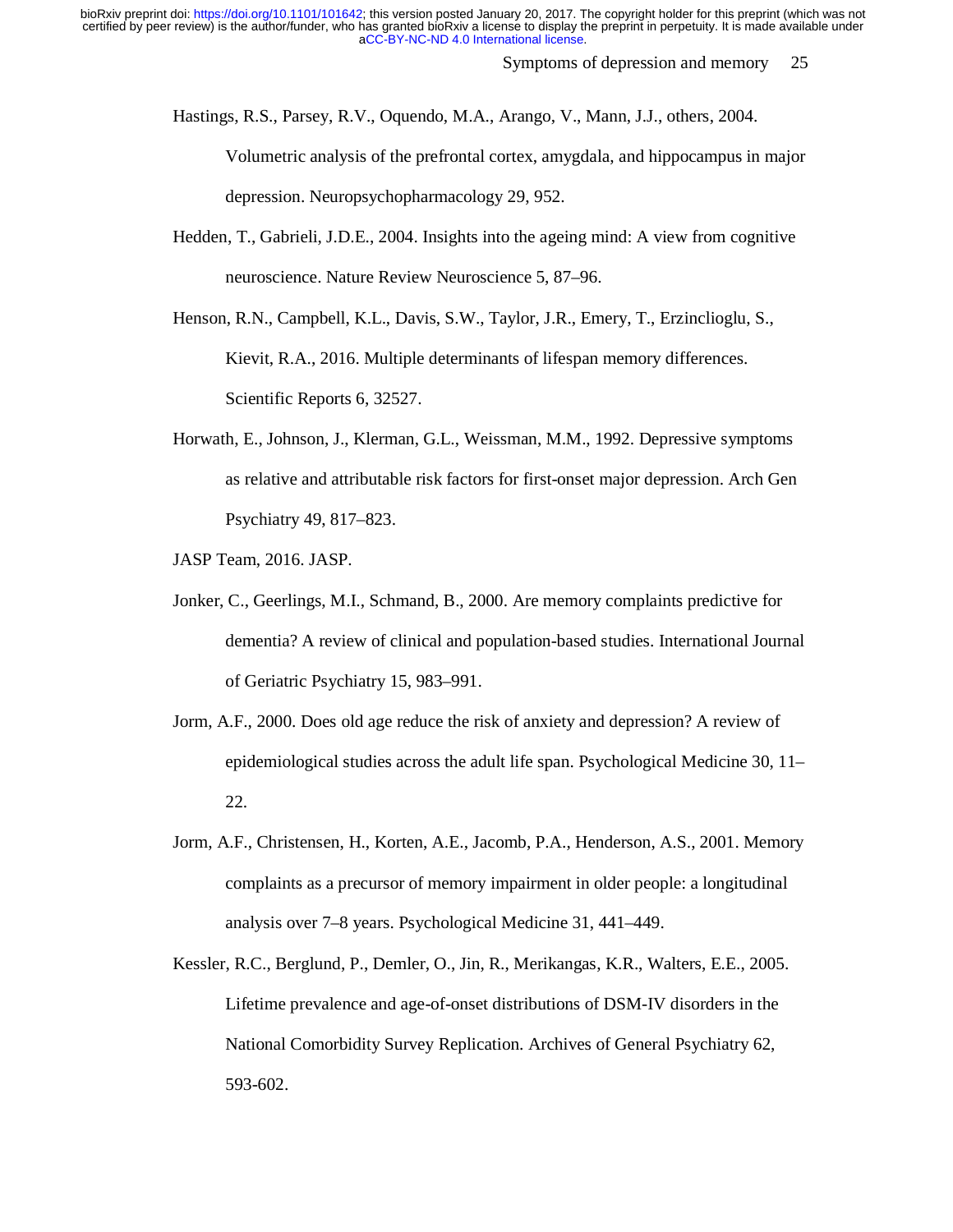Symptoms of depression and memory 26

Kievit, R.A., Davis, S.W., Mitchell, D.J., Taylor, J.R., Duncan, J., Henson, R.N.A., Cam-CAN team, 2014. Distinct aspects of frontal lobe structure mediate age-related differences in fluid intelligence and multitasking. Nature Communications 5.

- Kim, J.J., Diamond, D.M., 2002. The stressed hippocampus, synaptic plasticity and lost memories. Nature Reviews Neuroscience 3, 453–462.
- LaBar, K.S., Cabeza, R., 2006. Cognitive neuroscience of emotional memory. Nature Reviews Neuroscience 7, 54–64.
- Lamers, F., Vogelzangs, N., Merikangas, K.R., de Jonge, P., Beekman, A.T.F., Penninx, B.W.J.H., 2013. Evidence for a differential role of HPA-axis function, inflammation and metabolic syndrome in melancholic versus atypical depression. Molecular Psychiatry 18, 692–699.
- Lang, P.J., Bradley, M.M., Cuthbert, B.N., 2008. International affective picture system (IAPS): Affective ratings of pictures and instruction manual (Technical report). University of Florida, Gainesville, FL.
- MacQueen, G., Frodl, T., 2011. The hippocampus in major depression: evidence for the convergence of the bench and bedside in psychiatric research? Molecular Psychiatry 16, 252–264.
- Mathews, A., MacLeod, C., 2005. Cognitive vulnerability to emotional disorders. Ann Review in Clinical Psychology 1, 167–95.
- McEwen, B.S., 1999. Stress and hippocampal plasticity. Annual Review of Neuroscience 22, 105–122.
- Menon, V., 2011. Large-scale brain networks and psychopathology: A unifying triple network model. Trends in Cognitive Sciences 15, 483–506.
- Mezulis, A.H., Abramson, L.Y., Hyde, J.S., Hankin, B.L., 2004. Is there a universal positivity bias in attributions? A meta-analytic review of individual,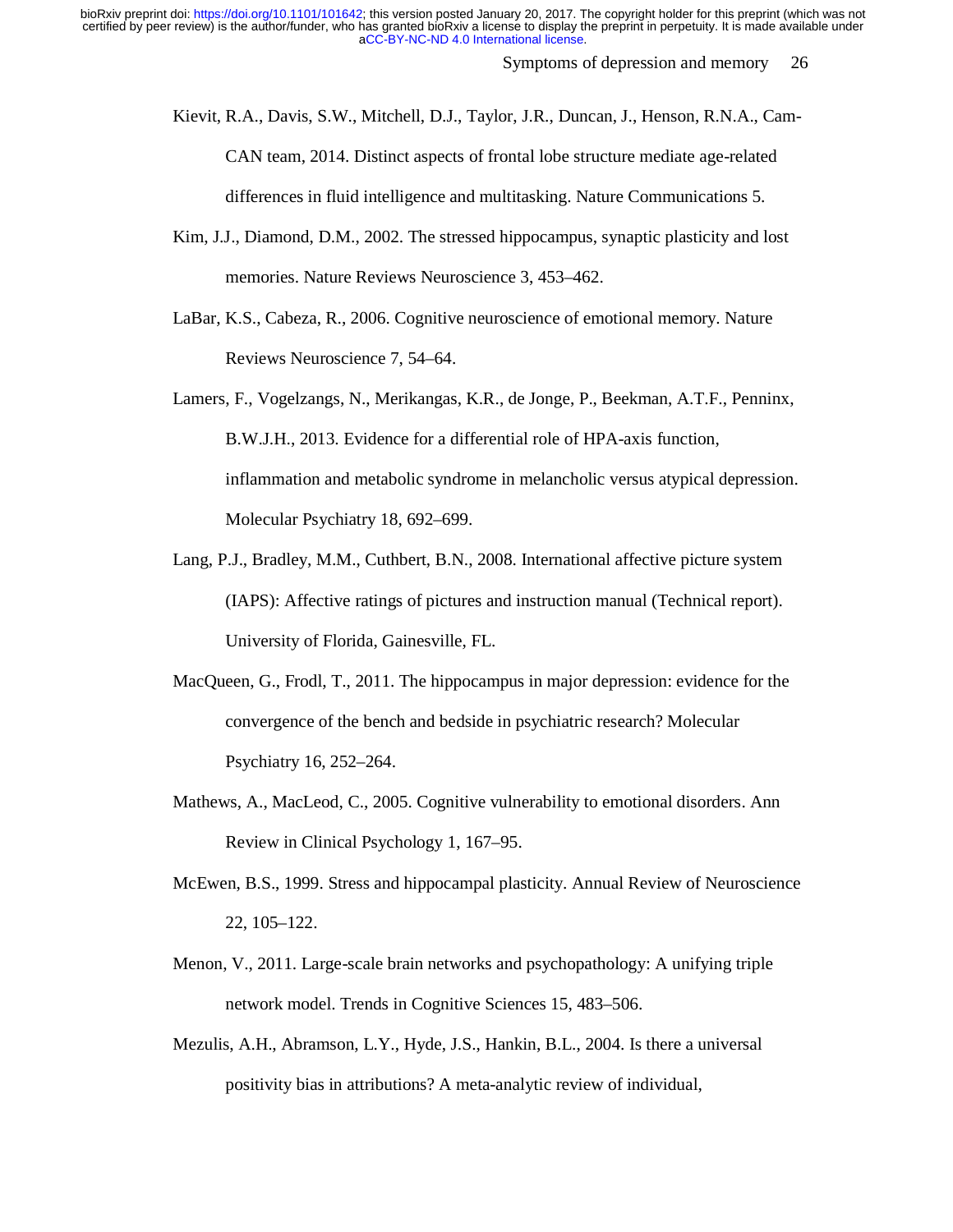Symptoms of depression and memory 27

developmental, and cultural differences in the self-serving attributional bias. Psychological Bulletin 130, 711-747.

Mioshi, E., Dawson, K., Mitchell, J., Arnold, R., Hodges, J.R., 2006. The Addenbrooke's Cognitive Examination Revised (ACE-R): A brief cognitive test battery for dementia screening. International Journal of Geriatric Psychiatry 21, 1078–1085.

Neves, G., Cooke, S.F., Bliss, T.V., 2008. Synaptic plasticity, memory and the hippocampus: a neural network approach to causality. Nature Reviews Neuroscience 9, 65–75.

- O'Connor, D.W., Pollitt, P.A., Roth, M., Brook, P.B., Reiss, B.B., 1990. Memory complaints and impairment in normal, depressed, and demented elderly persons identified in a community survey. Archives of General Psychiatry 47, 224.
- Olssøn, I., Mykletun, A., Dahl, A.A., 2005. The hospital anxiety and depression rating scale: A cross-sectional study of psychometrics and case finding abilities in general practice. BMC Psychiatry 5, 46.
- Pariante, C.M., Lightman, S.L., 2008. The HPA axis in major depression: classical theories and new developments. Trends in Neurosciences 31, 464–468.
- Pessoa, L., 2009. How do emotion and motivation direct executive control? Trends in Cognitive Sciences 13, 160–166.
- Piccinelli, M., Wilkinson, G., 2000. Gender differences in depression. British Journal of Psychiatry 177, 486–492.
- Reid, L.M., MacLullich, A.M.J., 2006. Subjective memory complaints and cognitive impairment in older people. Dementia and Geriatric Cognitive Disorders 22, 471– 485.
- Reppermund, S., Zihl, J., Lucae, S., Horstmann, S., Kloiber, S., Holsboer, F., Ising, M., 2007. Persistent cognitive impairment in depression: The role of psychopathology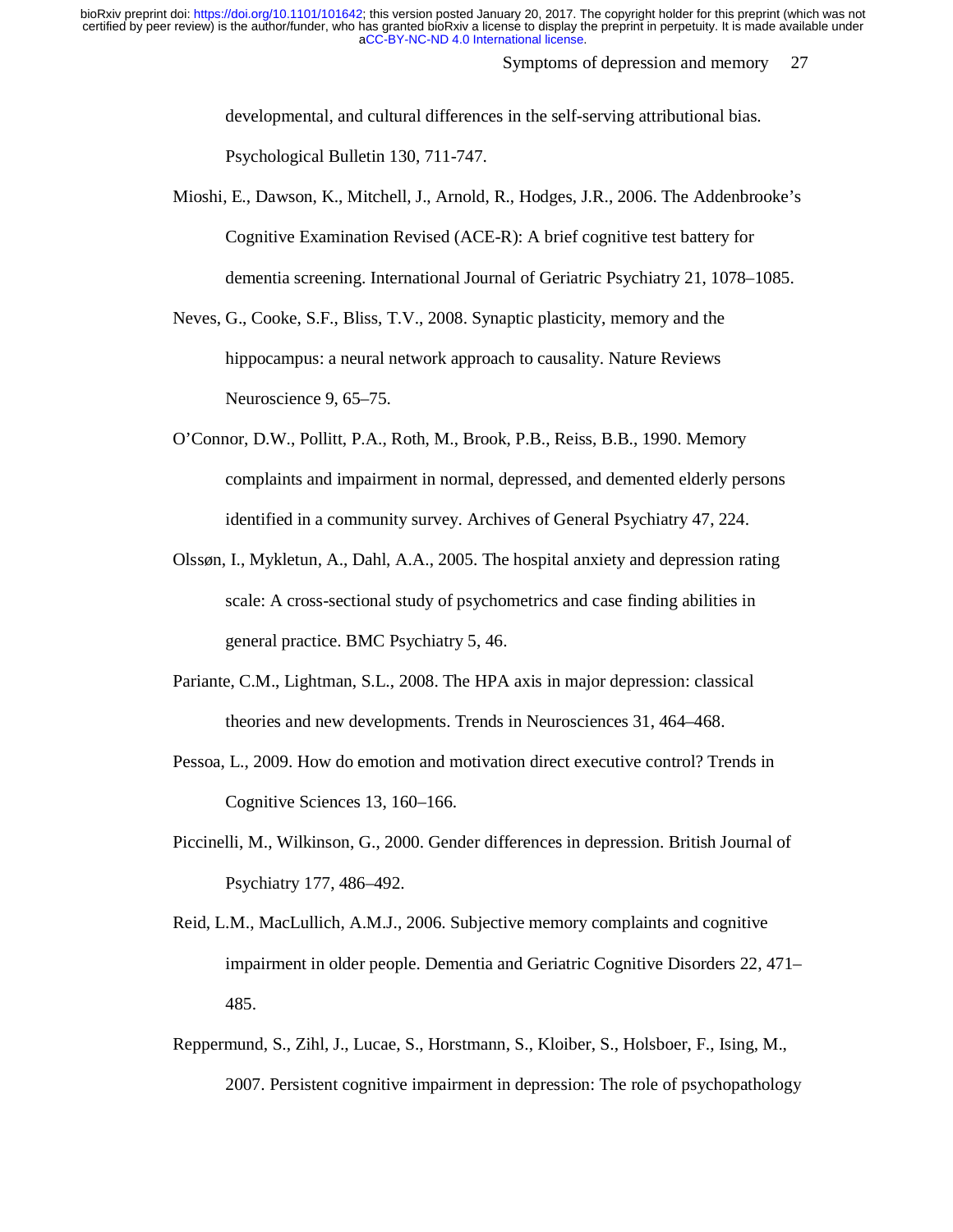Symptoms of depression and memory 28

and altered hypothalamic-pituitary-adrenocortical (HPA) system regulation. Biological Psychiatry 62, 400–406.

Rock, P.L., Roiser, J.P., Riedel, W.J., Blackwell, A.D., 2014. Cognitive impairment in depression: A systematic review and meta-analysis. Psychological Medicine 44, 2029–2040.

Schmand, B., Jonker, C., Geerlings, M.I., Lindeboom, J., 1997. Subjective memory complaints in the elderly: Depressive symptoms and future dementia. British Journal of Psychiatry 171, 373–376.

- Schofield, P.W., Marder, K., Dooneief, G., Jacobs, D.M., Sano, M., Stern, Y., 1997. Association of subjective memory complaints with subsequent cognitive decline in community-dwelling elderly individuals with baseline cognitive impairment. American Journal of Psychiatry 154, 609–615.
- Shafto, M.A., Tyler, L.K., Dixon, M., Taylor, J.R., Rowe, J.B., Cusack, R., Calder, A.J., Marslen-Wilson, W.D., Duncan, J., Dalgleish, T., Henson, R.N., Brayne, C., Cam-CAN, Matthews, F.E., 2014. The Cambridge Centre for Ageing and Neuroscience (Cam-CAN) study protocol: A cross-sectional, lifespan, multidisciplinary examination of healthy cognitive ageing. BMC Neurology 14.
- Smith, G.E., Petersen, R.C., Ivnik, R.J., Malec, J.F., Tangalos, E.G., 1996. Subjective memory complaints, psychological distress, and longitudinal change in objective memory performance. Psychology and Aging 11, 272–279.
- Taquet, M., Quoidbach, J., de Montjoye, Y.-A., Desseilles, M., Gross, J.J., 2016. Hedonism and the choice of everyday activities. Proceedings of the National Academy of Science U.S.A 113, 9769-9773.
- Taylor, J.R., Williams, N., Cusack, R., Auer, T., Shafto, M.A., Dixon, M., Tyler, L.K., Cam-CAN, Henson, R.N., In Press. The Cambridge Centre for Ageing and